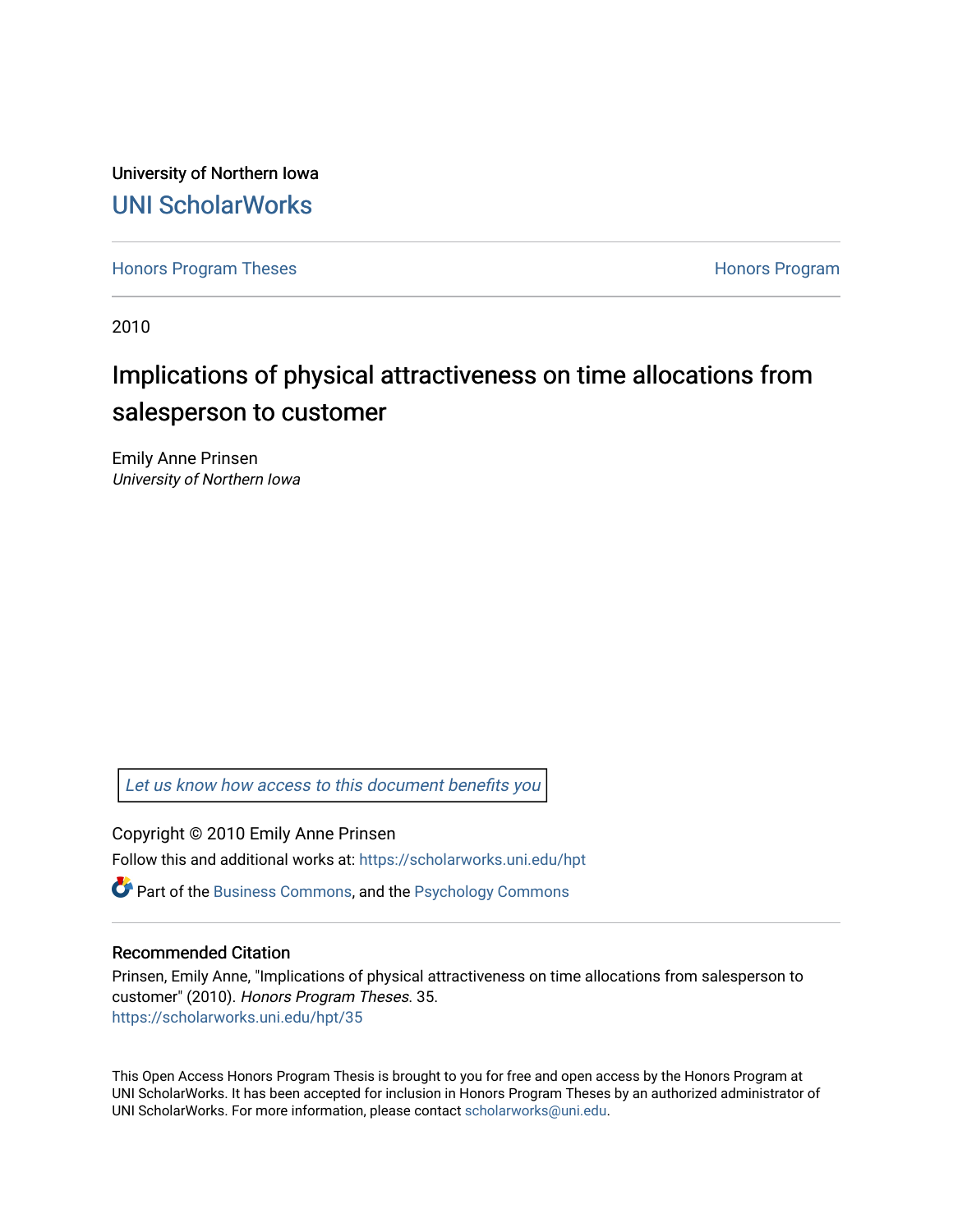A Thesis

Submitted

in Partial Fulfillment

of the Requirements for the Designation

University Honors

Emily Anne Prinsen

University of Northern Iowa

May 2010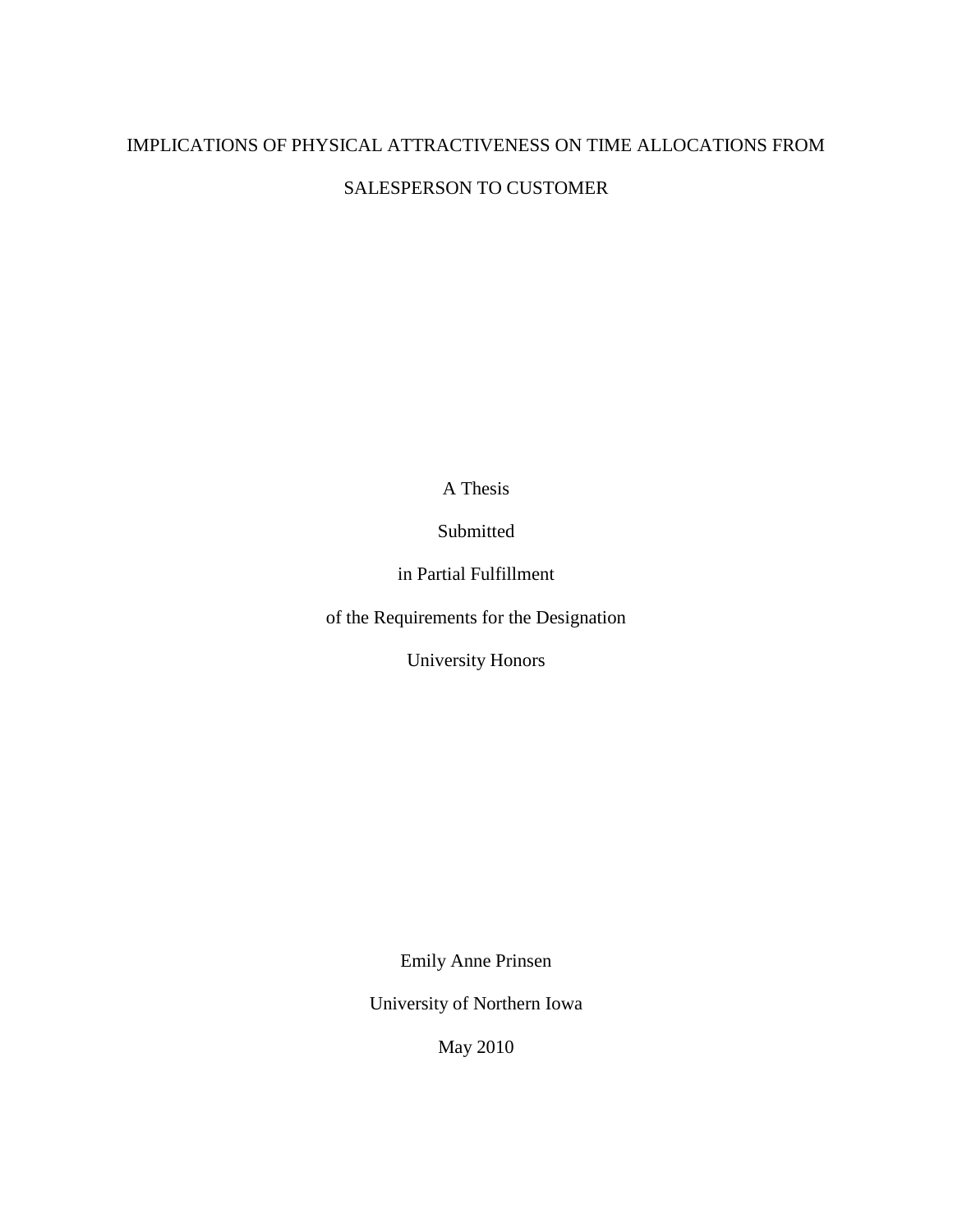This Study by: Emily Prinsen

Entitled: Implications of Physical Attractiveness on Time Allocations from Salesperson

to Customer

has been approved as meeting the thesis or project requirement for the Designation of University Honors.

\_\_\_\_\_\_\_\_\_\_\_ \_\_\_\_\_\_\_\_\_\_\_\_\_\_\_\_\_\_\_\_\_\_\_\_\_\_\_\_\_\_\_\_\_\_\_\_\_\_\_\_\_\_\_\_\_\_\_\_\_ Date Dennis Clayson, Honors Thesis Advisor, Marketing \_\_\_\_\_\_\_\_\_\_\_ \_\_\_\_\_\_\_\_\_\_\_\_\_\_\_\_\_\_\_\_\_\_\_\_\_\_\_\_\_\_\_\_\_\_\_\_\_\_\_\_\_\_\_\_\_\_\_\_\_ Date Christine Schrage, Honors Thesis Advisor, Marketing \_\_\_\_\_\_\_\_\_\_\_ \_\_\_\_\_\_\_\_\_\_\_\_\_\_\_\_\_\_\_\_\_\_\_\_\_\_\_\_\_\_\_\_\_\_\_\_\_\_\_\_\_\_\_\_\_\_\_\_\_ Date Jessica Moon, Director, University Honors Program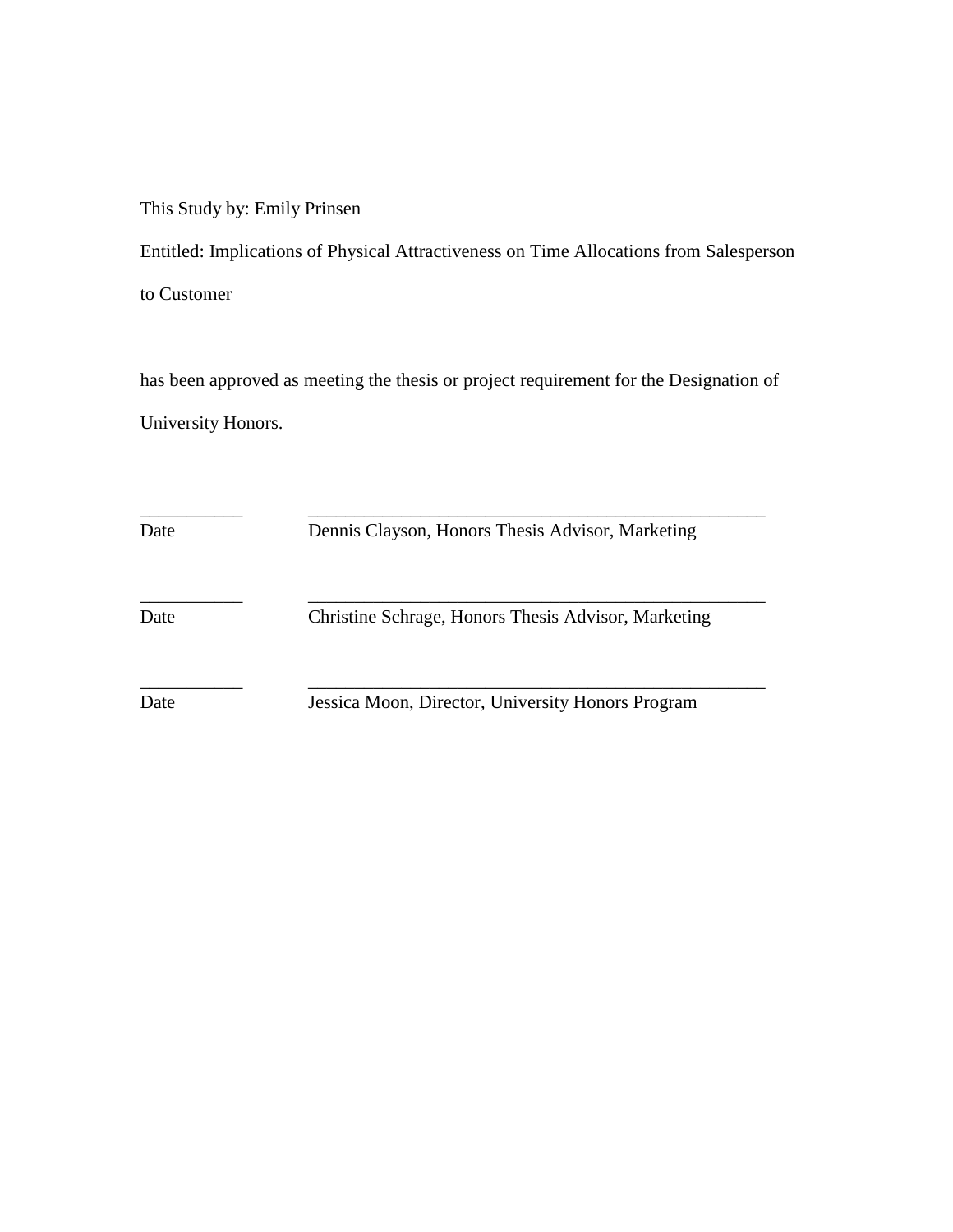# **Abstract**

The purpose of this study was to determine if more attractive females—as compared to less attractive females—received better customer service in terms of time it took the salesperson to interact with the customer. The hypothesis was not supported; in fact, just the opposing outcome occurred. Less attractive females were served more promptly than attractive females. The study was performed in a mid-size city in the Midwest.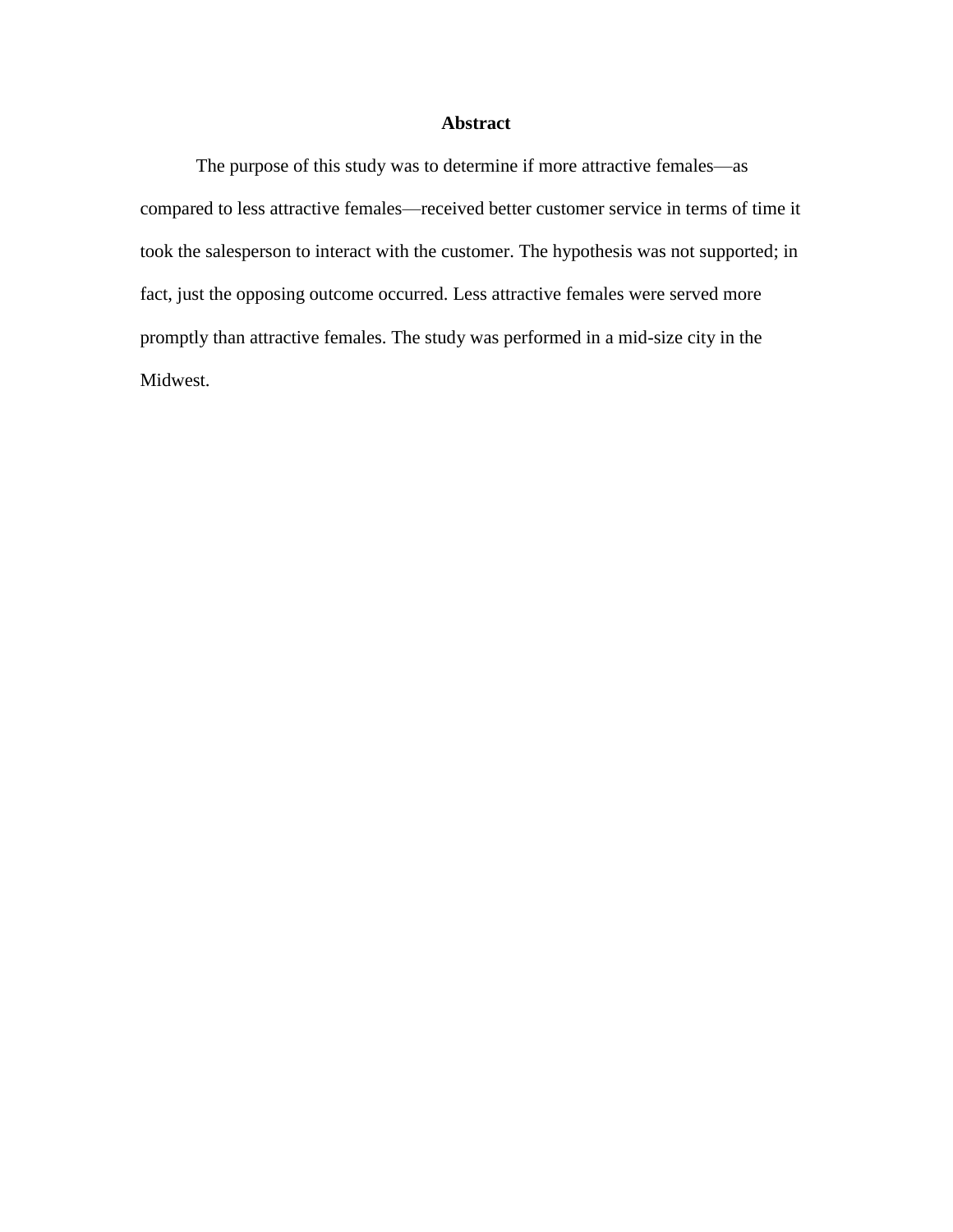Implications of Physical Attractiveness on Time Allocations from Salesperson to Customer

Physical attractiveness is a phenomenon that has been in existence as long as the human race, but only since the 1960s have the implications of physical attractiveness been subject to scrupulous scientific examination. The recent surge in the study of physical attractiveness effects can be partially attributed to increases in the effect of physical attractiveness in psychology, marketing, law, and the recent growth in the implications of beauty. In 1969, Elliot Aronson summarized the taboo in studying the effects of physical attractiveness in saying:

"It is difficult to be certain why the effects of physical beauty have not been studied more systematically. It may be that, at some levels, we would hate to find evidence indicating that beautiful women are better liked than homely women…most social psychologists implicitly prefer to believe that beauty is indeed only skin deep—and avoid the

investigation of its social impact for fear they might learn otherwise [p. 160]." Shortly thereafter, it seems as though the researching community interpreted Aronson's statement as a challenge to satisfy its curiosity about the effects of physical attractiveness. Preliminary studies developed the underlying structure of future physical attractiveness studies to come. A notable study published in 1972 coined the "what is beautiful, is good" theory claiming that physically attractive people are perceived as having personalities that are more socially desirable and live a happier life than those persons who are less physically attractive (Dion et al., 1972).

Studies in the field have evolved to focus more narrowly on the utilitarian benefits and setbacks of varying levels of physical attractiveness throughout the life cycle. Research has shown that attractiveness has an effect on hiring potential, level of pay, and even opportunity for climbing the corporate ladder (Hamermesh and Biddle, 1994). Finding a positive correlation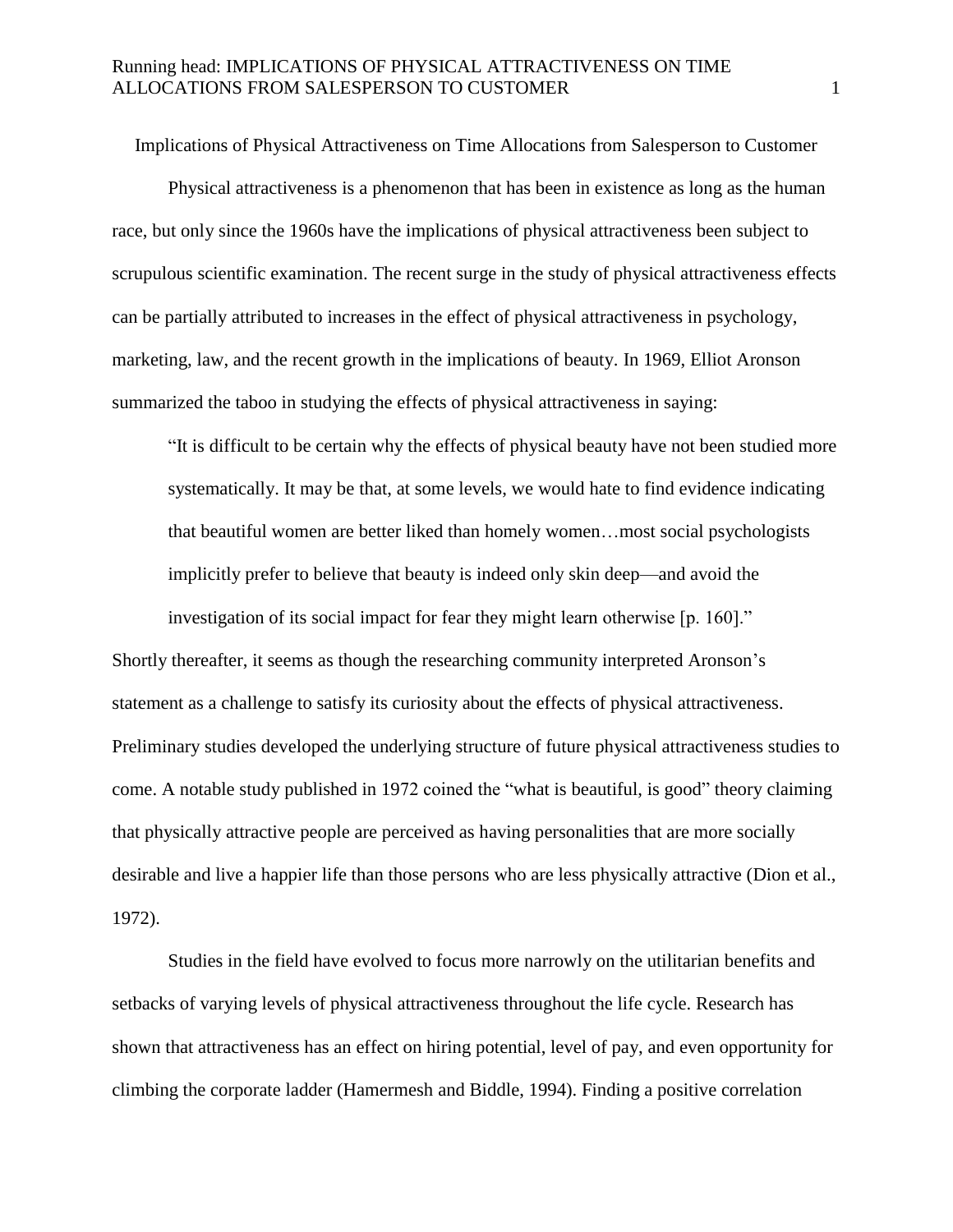between high physical attractiveness and personal benefit, researchers found that entire organizations could benefit from a similar exploitation of beauty. While dozens of studies on physical attractiveness were being published, academia was also producing publications on business strategy operations, specifically customer service.

A qualitative model for measuring service quality was developed in 1985 stating the ten determinants of service quality including: reliability, responsiveness, competence, access, courtesy, communication, credibility, security, understanding/knowing the customer, and tangibles (Parasuraman et al., 1985). Modified in 1988, the new SERVQUAL model became a quantitative measure of service quality and collected the former ten determinants into five categories, including: tangibles, reliability, responsiveness, assurance, and empathy (Parasuraman et al., 1988). The same model was revised again in 1996 to specifically meet the service quality measurement needs in the retail store industry (Dabholkar et al., 1996). The retail store-specific SERVQUAL model is comprised of two tiers under the overall umbrella of *retail service quality*. The second tier under retail service quality includes: physical aspects, reliability, personal interaction, problem solving, and policy. A third tier then extends to include the categories of appearance, convenience, promises, doing it right, inspiring confidence, and courteous/helpful (Dabholkar et al., 1996). The second-tier dimension of *personal interaction* in the retail service quality model of SERVQUAL correlates with the second-most important dimension from the original SERVQUAL model—assurance.

Additional research expands on the idea that the *personal interaction* or *service encounter* is a key component in customer service quality perceptions and expectations by developing measurable components of personal interaction and service encounters. One of the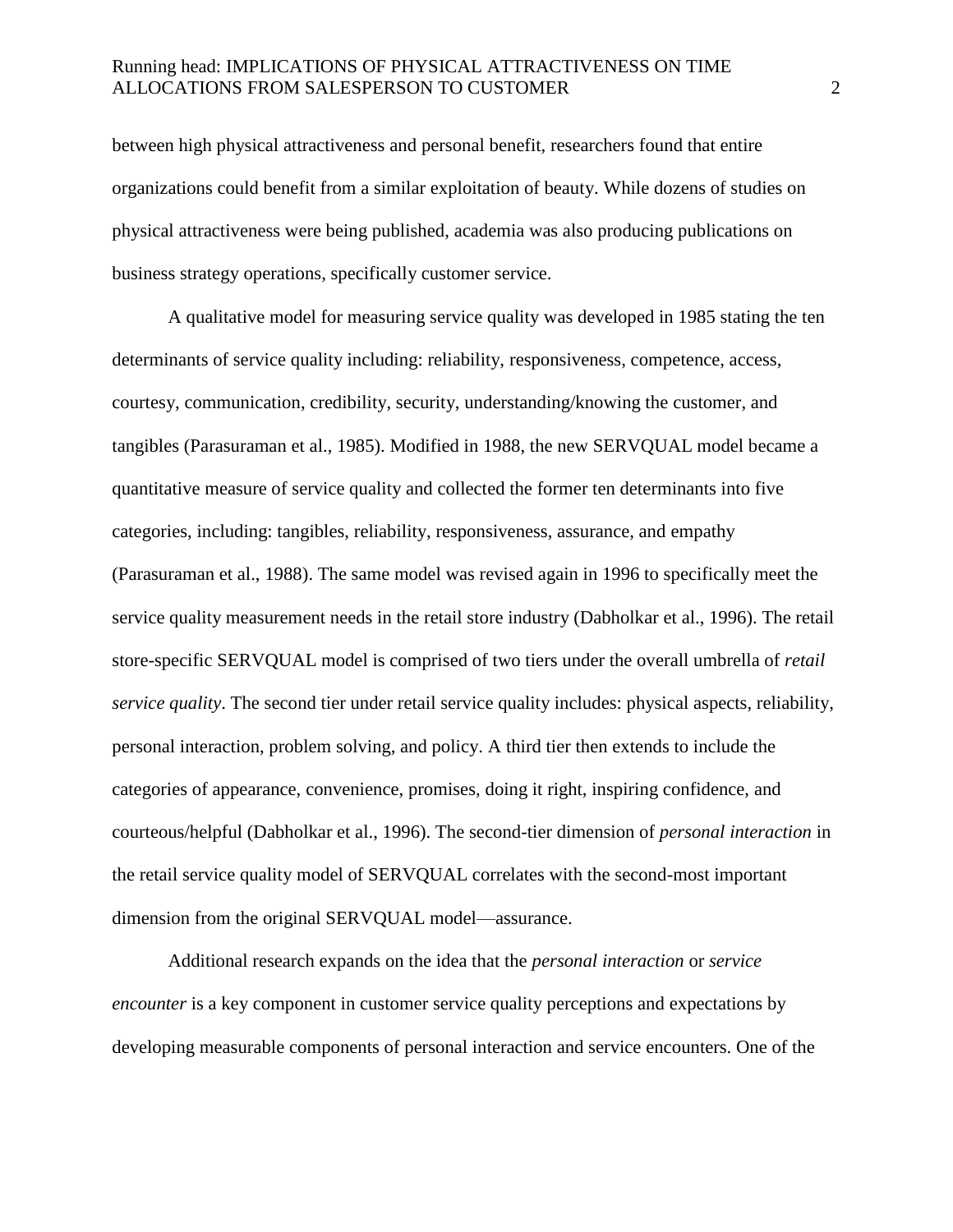measurable components is communication time which accounts for 74 percent variability in customer perception (Soteriou & Chase, 1998; Kellogg & Chase, 1995).

#### **Research Objective**

 $\overline{a}$ 

The purpose of this study was to combine the two studied areas of physical attractiveness and customer service to determine if more attractive females received better customer service in a "medium-sized city<sup>1</sup>" in Iowa than less attractive females. The study focused primarily on communication time. Ideally, the customer receiving the most communication time would be noted to have received the better customer service quality. However, it has been noted that each individual customer has his or her own tolerance zones for communication time (Soteriou & Chase, 1998). A tolerance zone is defined as "the range of service performance that a customer considers satisfactory," (Parasuraman et al., 1991). Nevertheless, for the nature of this study and for the simplicity of measurement, the customer receiving the most communication time was considered to have received the better customer service quality. The intended suggestion from the results of this study is for management to implement a level of awareness to employees concerning their discrimination of customer physical attractiveness and how it may affect overall customer satisfaction. The study tests the following hypothesis:

#### **Hypothesis**

Hypothesis 1: More attractive females shopping at retail locations in the Cedar Valley will receive better customer service in terms of time allocation from the salesperson than less attractive females.

<sup>&</sup>lt;sup>1</sup>Population and median income levels for Waterloo, Iowa and Cedar Falls, Iowa retrieved from city-data.com (2008). Waterloo: 66,662 persons; median income: \$42,296. Cedar Falls: 38,059 persons; median income: \$49,070.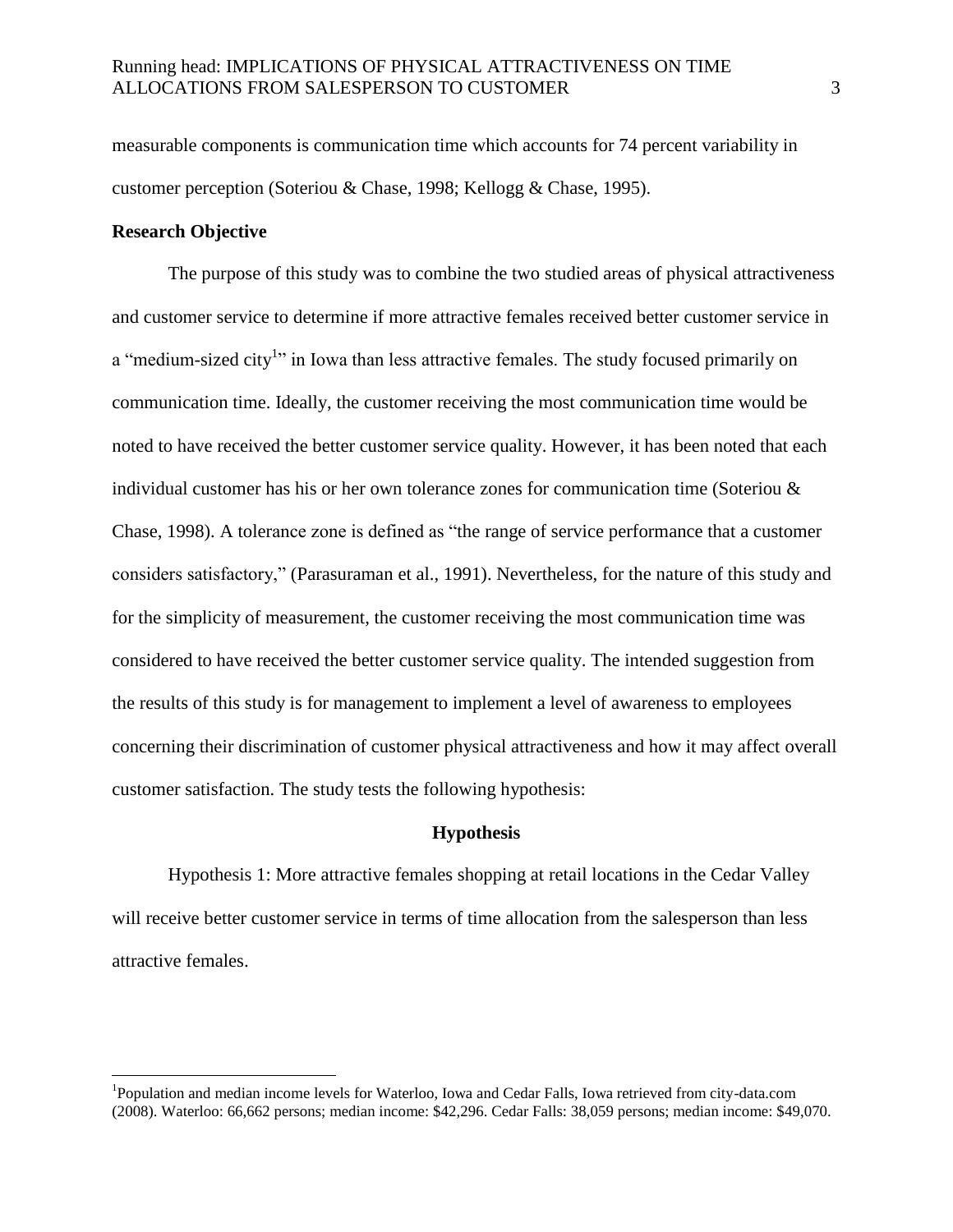#### **Literature Review**

The following sections summarize the many interrelated topics involved in testing the hypothesis of female physical attractiveness and its effects on customer service. First, a broad overview of physical attractiveness is described, followed by which elements men and women value in rating physical attractiveness of the opposite sex. Described next are the effects variances in facial attractiveness have in everyday life including employment potential, hireability, wages, and productivity. The third topic covered in the literature review is customer service and how it has evolved to create a high impact on the profitability of an organization. Described next is the development of the SERVQUAL model—created for measuring service quality. Because a service scenario is tested, the actual service encounter is defined and explained. Lastly, there is an overview on existing research that has correlated physical attractiveness and customer service.

#### **Physical Attractiveness**

Each member of the human species has unique physical characteristics such as skin color, limb length, and muscular build. We are a species that has developed variation in height, weight, eye color, and hair color. With the exception of identical siblings, no two members of the human race look the same from all perspectives. Despite the multitude of differences in physical characteristics, the human population has developed succinct preferences for physical attractiveness. According to Hamermesh (1994), "within a culture at a point in time, there is tremendous agreement on standards of beauty…today the same facial types are even preferred by people of different races on different continents" (Hamermesh & Biddle, 1994). Among Western cultures, the six underlying dimensions of physical attractiveness include the face, physique, height, perceptual distortions (such as academic status, personality, and attitudes), association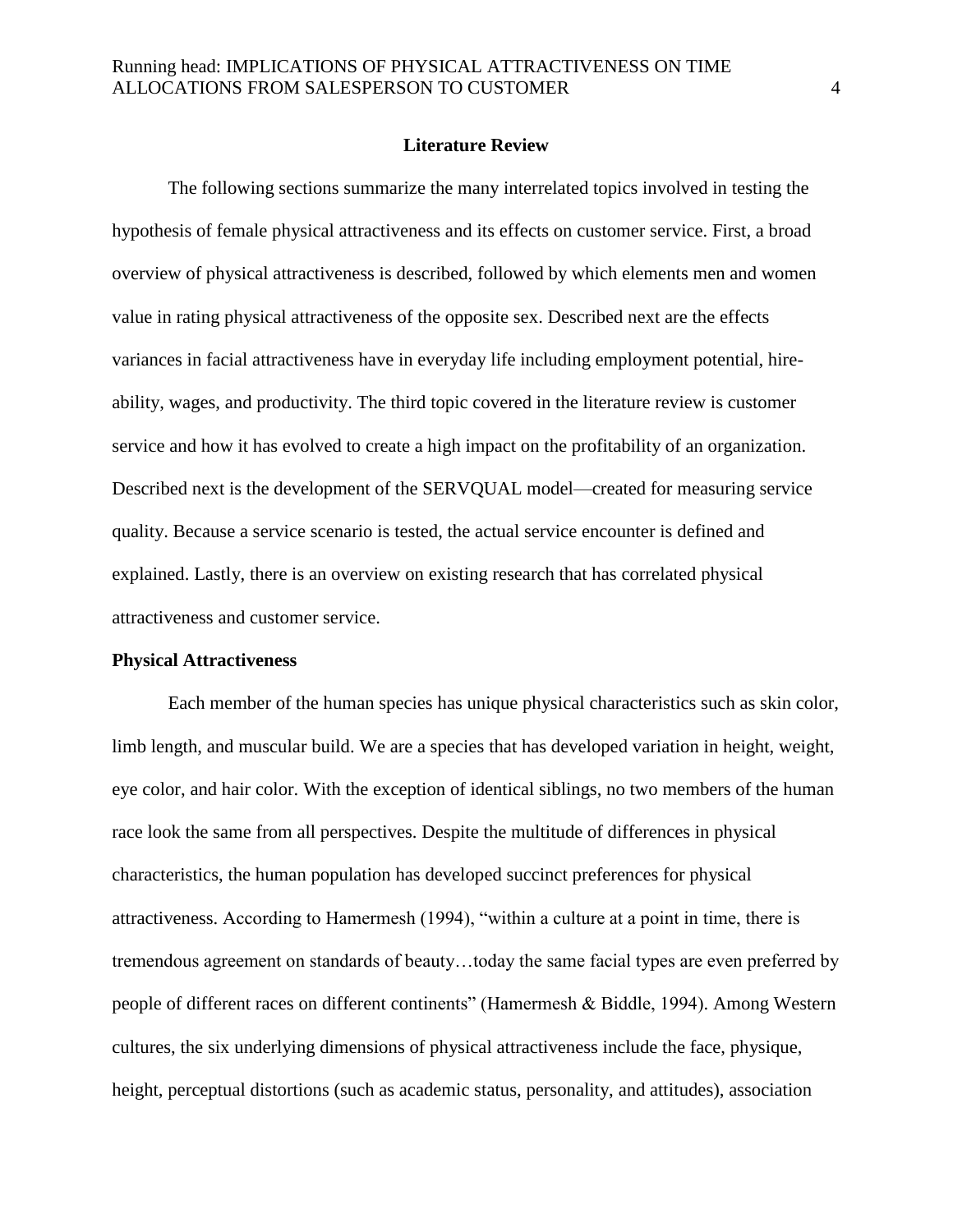with others, and context (Patzer, 1985). Based on similar characteristics, in 2009, the Discovery Channel aired "The Science of Sex Appeal," a special program which broke down sexual attraction into several factors including voice, scent, walk, and facial symmetry. Of the many dimensions affecting physical attractiveness, the face is deemed the most important factor of physical attractiveness as it results in the greatest overall physical attractiveness variance (Budge, 1981).

Men and women determine and value attractiveness in a partner differently. Women, as a whole, judge a man's attractiveness based upon characteristics of ambition, social status, age, and athleticism, among others (Buss and Schmitt, 1993). Some of these dominant characteristics can be seen in male facial features such as the chin and nose (Wade, 2000). More dominant males, and therefore more attractive males, have broader chins (Gangestad et al., 1994). However, a woman's appearance "evokes a stronger reaction than a man's" (Harper, 2000) and it is parallel reasoning then, that men hold a "higher premium on the physical attractiveness of their romantic partners," (Jonason, 2009). Men rate a woman's attractiveness based upon many characteristics in the female face and body (Jonason, 2009). The facial features that are most positively correlated with female physical attractiveness are infant-like features including large eyes, a small nose, and a small chin (Cunningham, 1986). Similarly, the features of maturity that are positively correlated to physical attractiveness are prominent cheekbones and narrow cheeks (Cunningham, 1986). Additionally, high eyebrows, large pupils, and a large smile are expressive features that are positively correlated with female physical attractiveness (Cunningham, 1986).

#### **Effects of Facial Attractiveness in Everyday Life**

Facial attractiveness impacts a variety of elements in an individual's life including mate choice, job selection and pay, and perceived quality of life to name a few. Research has shown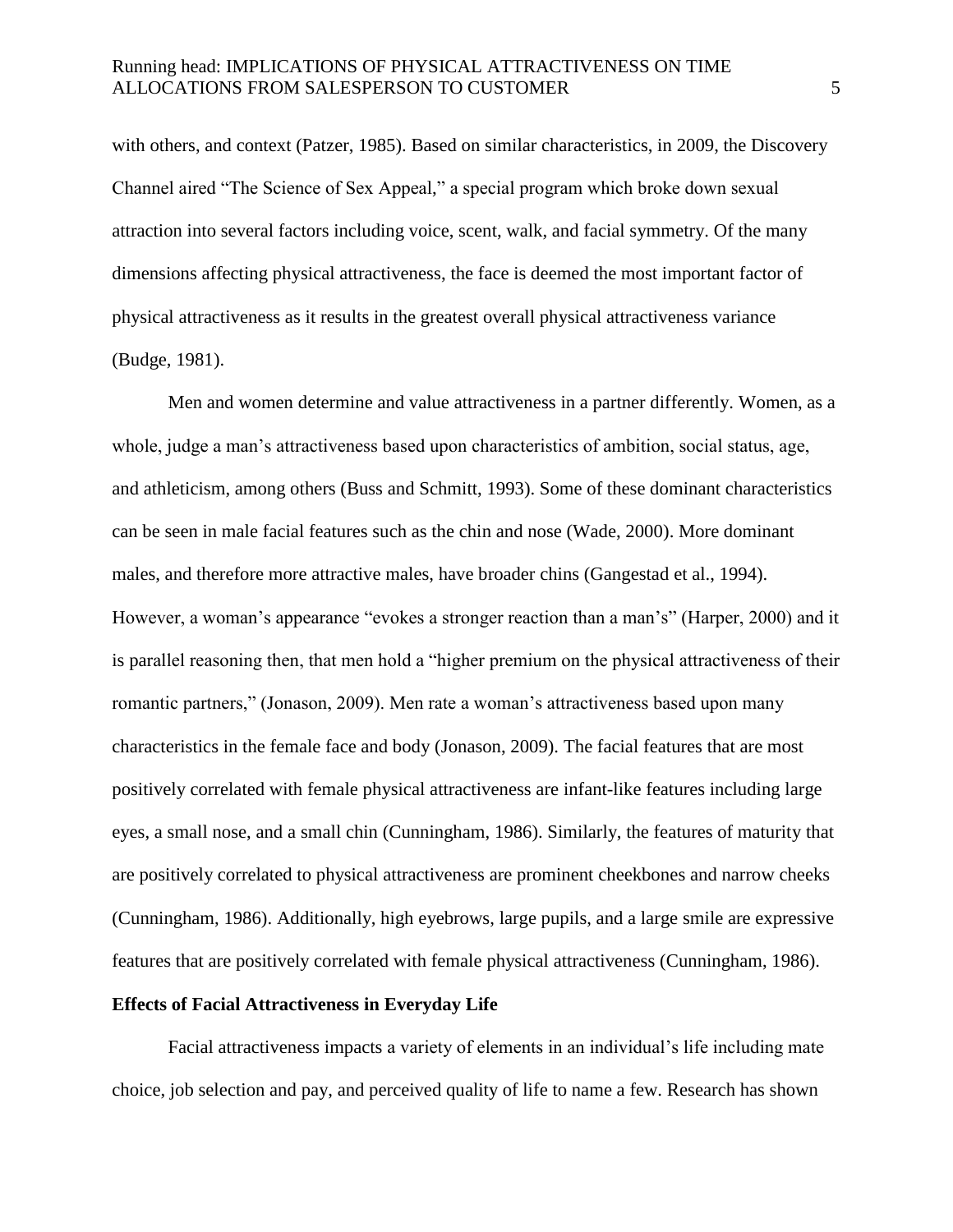how varying levels of facial attractiveness can impose influences on daily life. One of the foundational studies involving facial physical attractiveness was published in 1972 and coined the theory, "what is beautiful, is good," (Dion et al., 1972). The group utilized yearbook photographs that were rated on physical attractiveness in a pilot study. Sixty students were asked to answer a plethora of questions on the personality traits and the likelihood of happiness about the persons in the stimulus photographs. Results from the study concluded that attractive people are perceived as having a higher occupational status, marital competence, social and professional happiness, total happiness, likelihood of marriage, and greater social desirability than less attractive persons (Dion et al., 1972).

**On Employment Potential and Hire-ability.** A 2009 study published in the *Swiss Journal of Psychology* examined the effects physical attractiveness had on the job recruitment process. Forty experienced employment recruiters ranked job applicants based on the factors of utility, desirability, and hire-ability. The job applicants were portrayed through similar resumes where the major variable was the applicant's photograph. The photographs on the resume were rated prior to the recruitment study and there were attractive and unattractive applicants alike. The applicants were considered for sex-typed managerial jobs, and sex-typed, non-managerial jobs. Results from the study found that "attractive applicants received higher hire-ability ratings than did unattractive ones," (Desrumaux et al., 2009). In addition, "being unattractive was more disadvantageous for a female than for a male sex-typed job," (Desrumaux et al., 2009).

Even letters of recommendation can be influenced by the level of facial attractiveness of the applicant. Nicklin and Roch (2008) formulated an extensive study where 244 participants received an application package that included a job description, resume, photograph, and letter of recommendation of an applicant. Differences were only found in the photograph (attractive or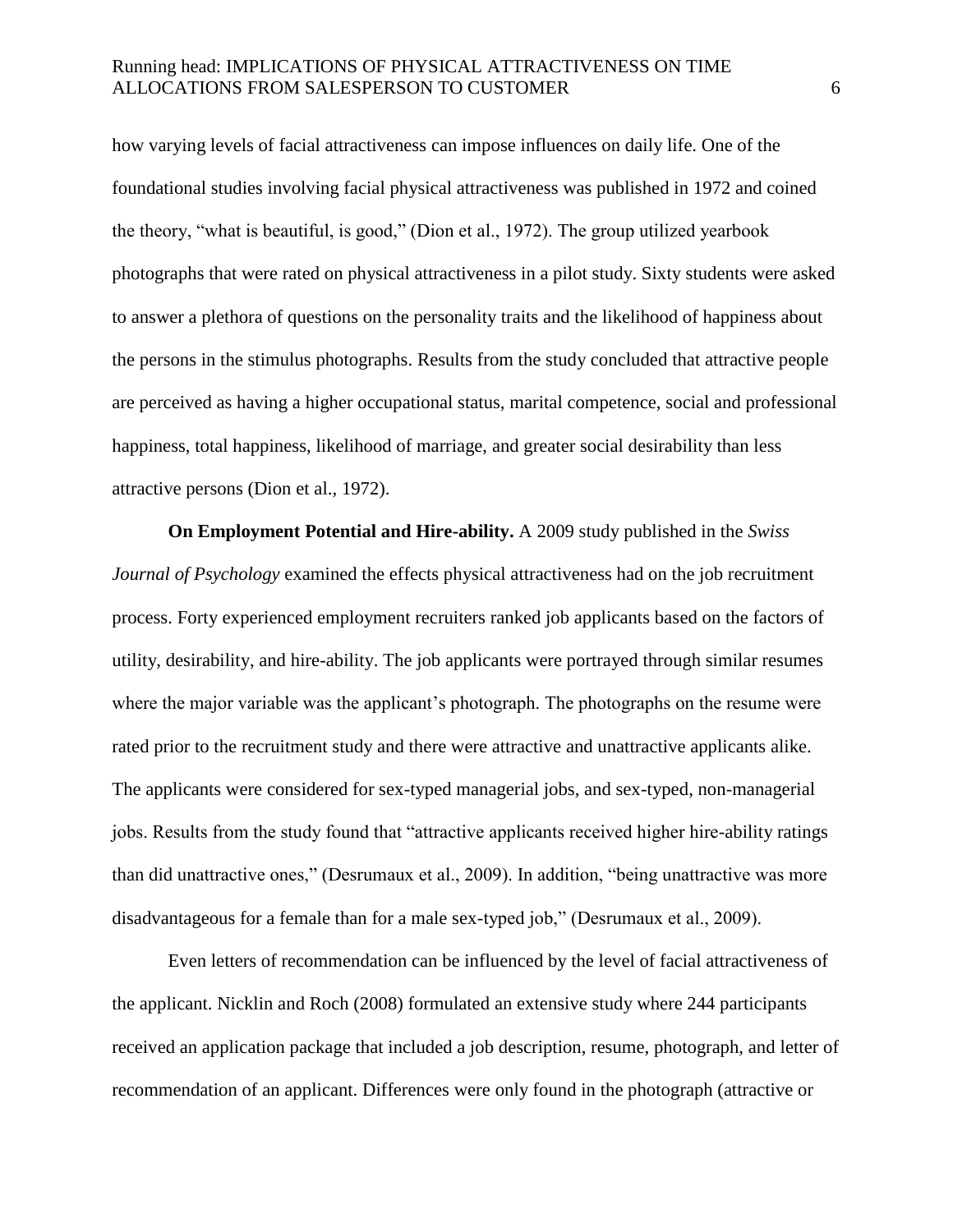not attractive) and in the letter of recommendation (inflated or not inflated). The participants then rated the applicants on hire-ability and perceived future success rates. Analysis of the results determined that for women, facial attractiveness in combination with a non-inflated letter of recommendation will result in higher perceived success rates (Nicklin and Roch, 2008).

**On Wages and Productivity.** In their 1994 article, *Beauty and the Labor Market*, Hamermesh and Biddle uncovered an unconventional discrimination factor in the labor market attractiveness. Together, they studied the results of three large-scale surveys (The 1977 Quality of Employment Survey involving 1,515 respondents from the United States; The 1971 Quality of American Life Survey involving 2,164 respondents from the United States; and the 1981 Canadian Quality of Life survey involving 3,415 respondents from Canada) "to determine whether standard earnings equations yield evidence of a pay difference based on looks," (Hamermesh & Biddle, 1994). They found that varying levels of attractiveness impacted pay for both men and women. For men, the unattractive penalty was a loss of about nine percent in hourly earnings, whereas the premium for attractiveness in men was a five percent increase in hourly earnings (Hamermesh & Biddle, 1994). For women, the unattractiveness penalty was a five percent decrease in hourly earnings and there was a four percent increase in hourly earnings for the attractive female premium (Hamermesh  $&$  Biddle, 1994). Although the percentages may seem miniscule, when considered over an entire working career the difference in pay is quite substantial. The duo also concluded an opportunity advantage for the attractive population, stating that "better looking people sort into occupations where beauty may be more productive," (Hamermesh & Biddle, 1994). Similar results were found in a study published in 2000. Barry Harper, with London Guildhall University, completed the largest study known, relating physical attractiveness to quantitative benefits or setbacks. The study utilized more than 11,000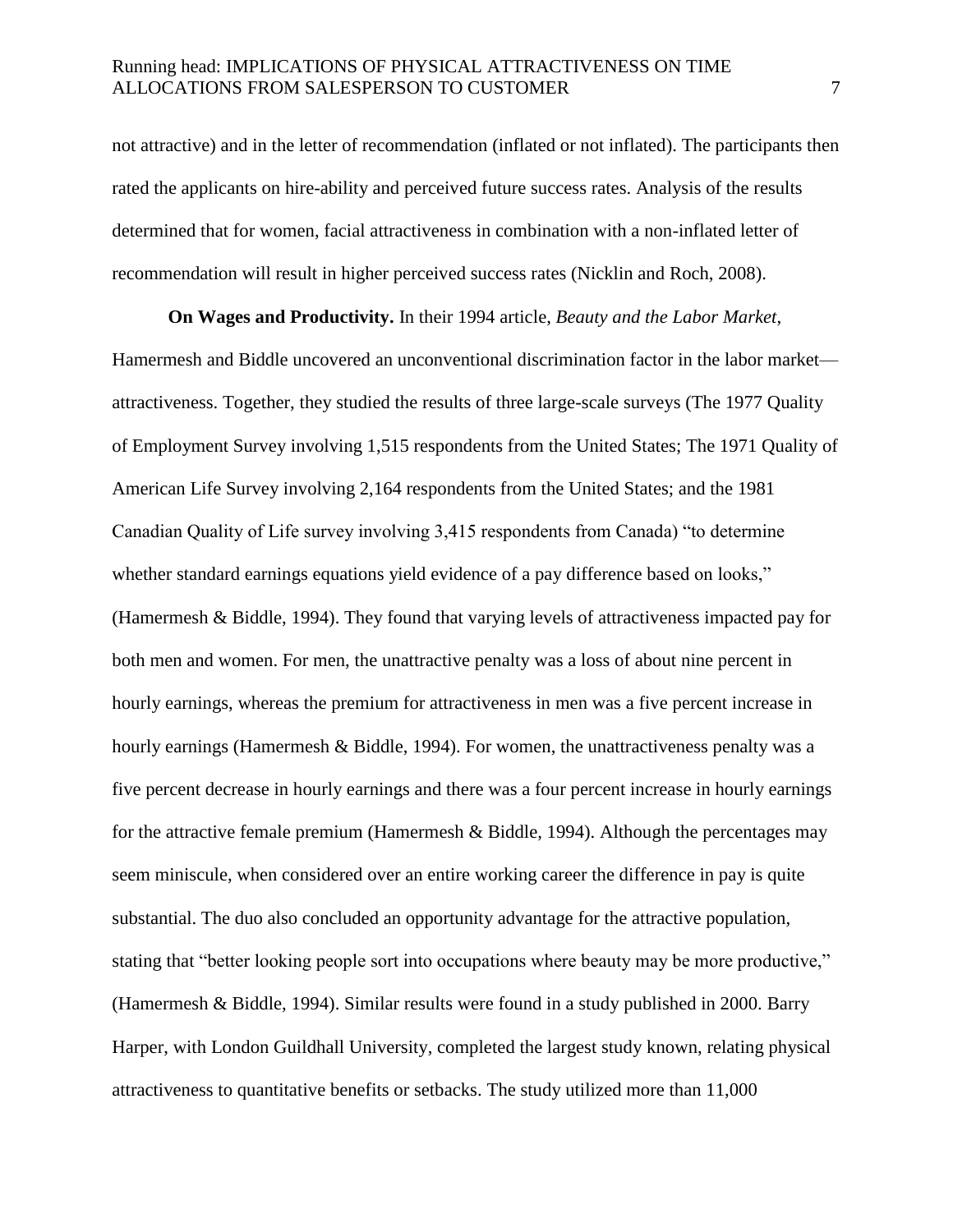participants and sought to discover a relationship between attractiveness and level of pay. Harper found that being unattractive resulted in definite penalties for both men and women's income (15% and 11% below average for men and women, respectively). However, Harper also found that the "premium for attractiveness was typically found to be small and insignificant," (Harper, 2000).

Hamermesh and Biddle further explored the relationship between physical attractiveness and earnings in an empirical study on the attractiveness and wages of more than 4,400 lawyers graduating from the same law school over a span of 17 years. The study took into account employer discrimination for those lawyers who were not self-employed as well as the variances in practicing in the public versus private sector. Theoretically, more attractive lawyers would sort into the private sector because private firms utilize marketing techniques to gain new clients and to retain current customers. The data for the study—the head-and-shoulder photographs as well as earnings—was obtained from school records and follow-up surveys. The photographs were ranked and standardized on level of physical attractiveness by men and women of varying ages and analyzed for a correlation with wages. The investigators found that "the evidence strongly suggests that beauty [physical attractiveness] is not merely correlated with, but actually causes differences in earnings," (Hamermesh & Biddle, 1998).

Hamermesh continued studying the economic outcome of physical attractiveness in the labor market questioning whether productivity or employer discrimination of the "beautiful" employees accounted for a variance in wages. Along with Parker, Hamermesh analyzed photographs of instructors from 463 classes taught the University of Texas at Austin along with 16,957 completed student evaluation forms from the same classes. Hamermesh and Parker (2005). The study attempted to differentiate the evaluation on instructor beauty alone by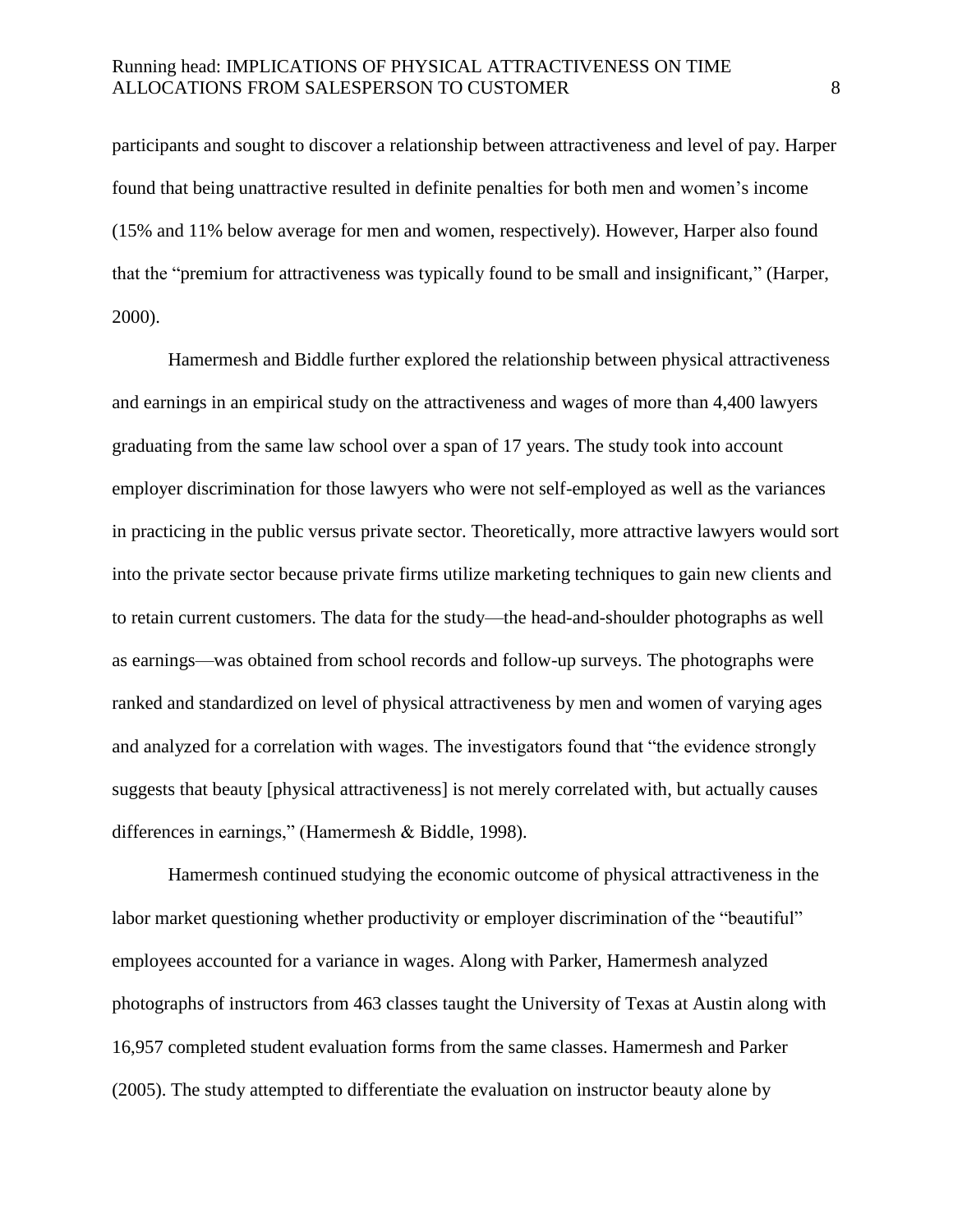controlling for a number of factors that could potentially have impacted the results such as gender, minority/majority status, whether or not the instructor is a native English speaker, and whether or not the instructor is tenured. Results from the study suggest that "measures of perceived beauty have a substantial independent positive impact on instructional ratings by undergraduate students," (Hamermesh & Parker, 2005). The investigators were not able to identify if the impact was due to a correlation in beauty or another variable such as employer or student discrimination. However, they did recognize that student evaluations are in part what educational administrators utilize when judging faculty performance and "determining promotions, special recognitions, and teaching awards," (Hamermesh & Parker, 2005).

#### **Customer Service**

It has always been known to entrepreneurs, managers, and business strategists that there is a distinct difference in business strategy for products versus services. However, until the mid 1980s there had been little empirical research done to clarify what impact that difference had on employee-customer interactions. Since then, research has suggested a chain of impact: customer service quality impacts customer perceptions, which impacts customer satisfaction, which impacts customer loyalty, which impacts organization revenues, which in turn impacts the business' overall bottom-line. This escalating chain reaction stemming from customer service quality is of great importance to management at any and every organization, but especially those organizations in the service industries. "*Training Magazine* reported in 1987 that companies viewed customer service as the most critical future challenge for training departments," (Stum & Church, 1990).

Studies concerning the impact of customer service have suggested that poor customer service can be quite detrimental to any organization, in fact, "the most common reason that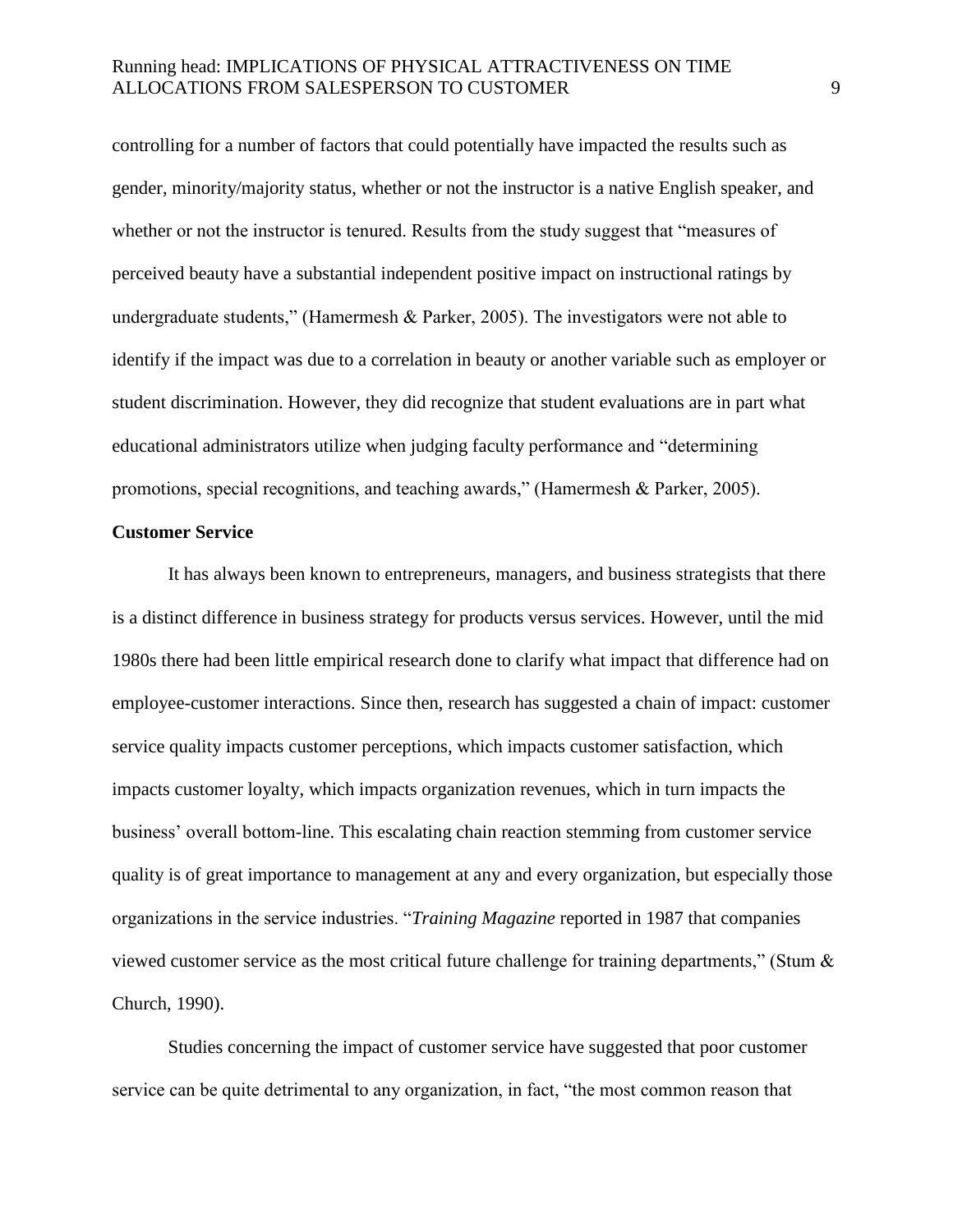customers switch to a competitor is poor service," (Stum & Church, 1990). Furthermore, research has determined that a dissatisfied customer will spread his or her opinion to 10-20 other individuals—an exponential negative impact to the revenues of any business (Becker & Wellins, 1990).

Parasuraman et al. (1985) explains that a customer's perception of an organization must meet or exceed his or her original expectation of the organization in order for the customer to be satisfied. Creating the greatest variance in customer perceptions versus customer expectations was the *personal attention* factor in the services category (Gagliano & Hathcote, 1994). Gagliano and Hathcote give 13 examples of which salesperson actions affect personal attention including: never too busy to respond, courteous employees, offers individual attention, and prompt service among others.

#### **Service Quality Model**

Before 1985, just 25 years ago, there was no universal definition of service quality, much less a fundamental model available for use in measuring it. A study published in the 1985 fall issue of the *Journal of Marketing* eradicated this situation in hopes of improving the customer service sector of any given business. Parasuraman et al. explored existing work on service quality and performed focus groups and in-depth interviews resulting in a declaration of dimensions of service quality and the development of a qualitative service quality model. The ten dimensions of service quality are as follows: reliability, responsiveness, competence, access, courtesy, communication, credibility, security, understanding (Parasuraman et al., 1985).

Three years later, the group refined the service quality model in attempts to make measurements quantitative. Through a series of data collection and refinement, Parasuraman, Zeithaml, and Berry consolidated the number of service quality dimensions to five (tangibles: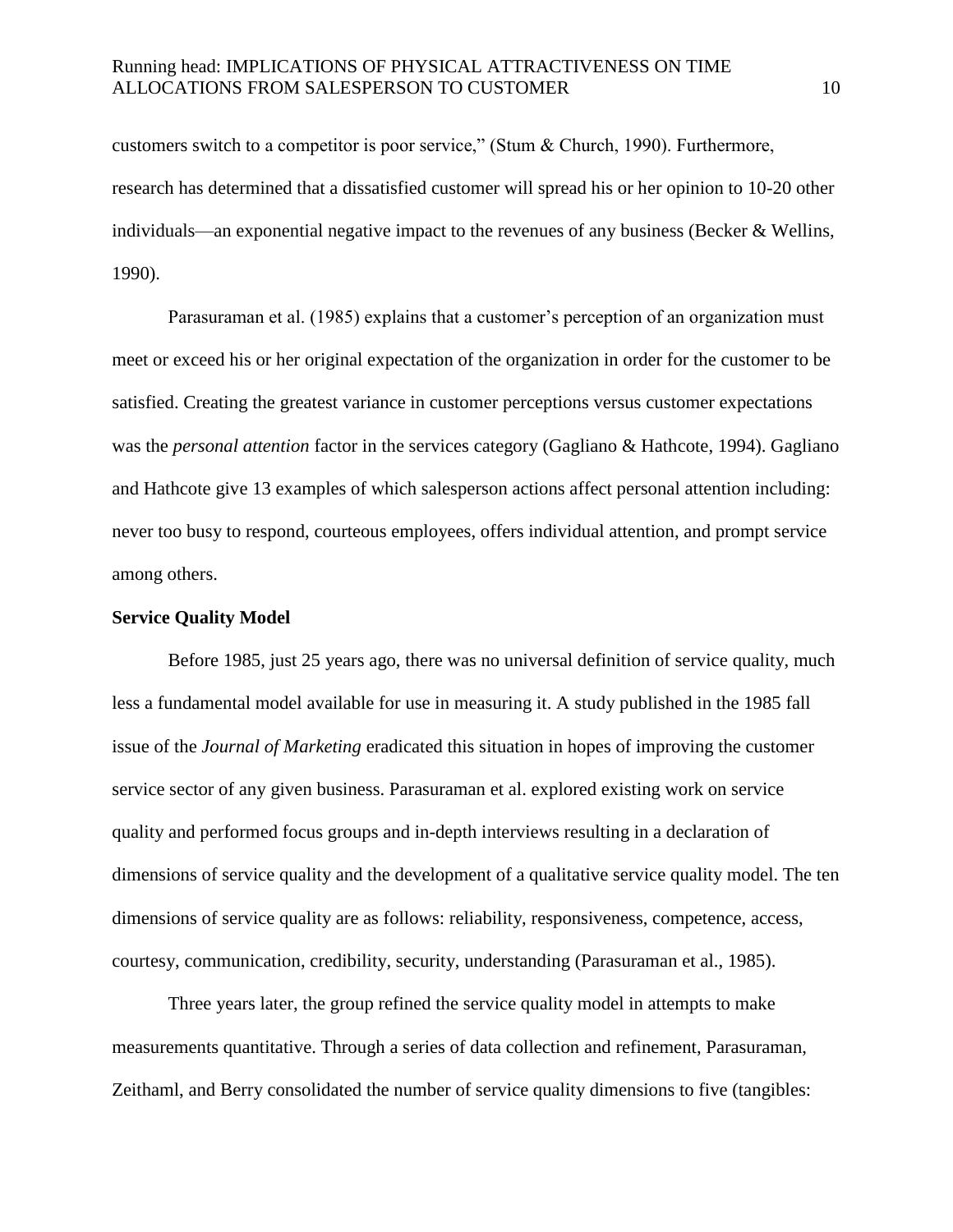physical facilities, equipment, and appearance of personnel; reliability: ability to perform the promised service dependably and accurately; responsiveness: willingness to help customers and provide prompt service; assurance: knowledge and courtesy of employees and their ability to inspire trust and confidence; and empathy: caring, individualized attention the firm provides its customers), and produced the SERVQUAL model, a reliable, consistent, and applicable quantitative measurement of customer-perceived service quality. The two most important dimensions are reliability and assurance, respectively (Parasuraman et al., 1988).

Although the SERVQUAL model had received high reviews across the broad scope of service quality, Dabholkar et al. modified Parasuaraman's 1988 SERVQUAL model to specifically meet the needs of the retail market resulting in a three-tiered hierarchial model (see Table 1) of service quality (Dabholkar et al., 1996).

#### **The Service Encounter**

Specific to the services industry, there is an inevitable "link," contact, or *service encounter* with the customer that can be defined as a "face-to-face interaction between a buyer and a seller," that affects the customer perception of a store, its employees, and its merchandise (Soteriou and Chase, 1998; Solomon et al., 1985). This *service encounter* perception ultimately affects the purchasing decisions of the customer which are reflected in the store's revenues and overall financial success. A decline in quality of the service encounter may result in a potentially detrimental outcome for the business organization (Dotson, 1992). For this reason, it is important for service managers and employees to realize the underlying factors of customer perception and know in which areas to improve.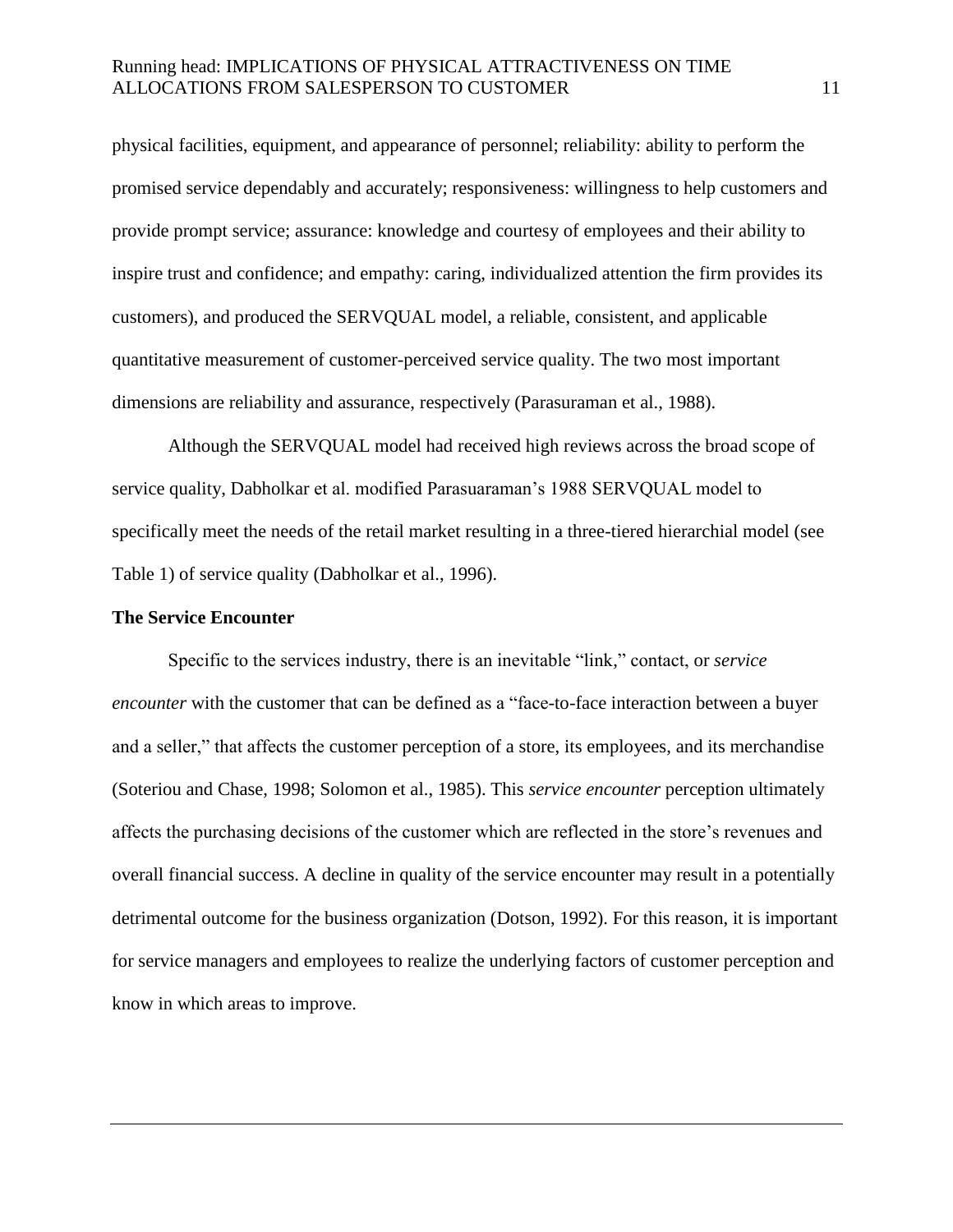# *Table 1*

#### **Hierarchical Model of Service Quality (Dabholkar, et al. 1996)**



This link with the customer can be found in Dabholkar's second-tier dimension, personal interaction, as well as in the SERVQUAL dimensions of responsiveness and assurance. Kellogg and Chase (1995), further develop the concept of personal interaction or the *service encounter* in defining "customer contact." In fact, according to their 1995 study, customer contact can be quantitatively measured using the combined values of "communication time, information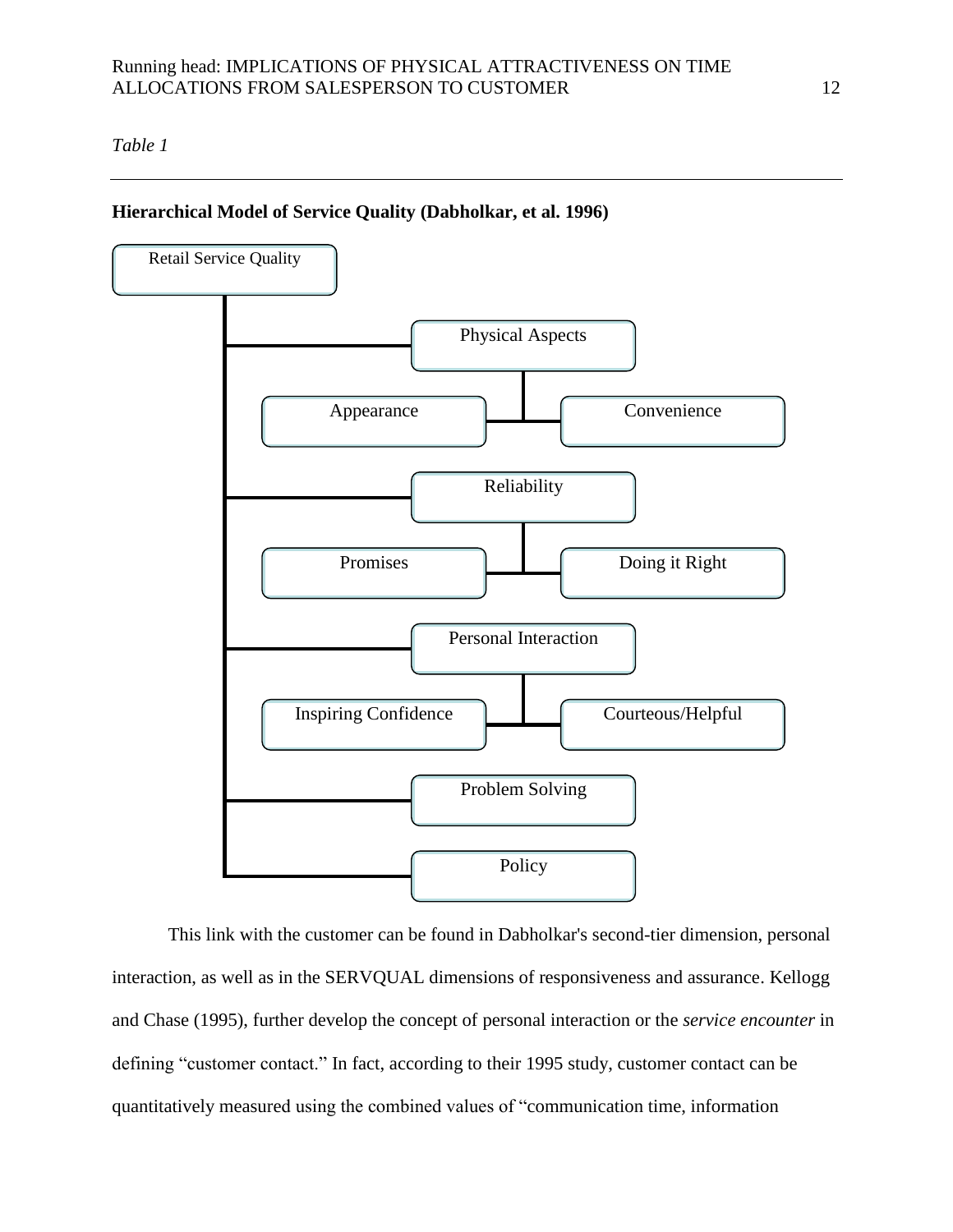richness, and the level of intimacy," (Kellogg & Chase, 1995). Of the three values, communication time is of great importance as it accounts for 74 percent variability in the customer contact model (Soteriou & Chase, 1998).

#### **Correlating Physical Attractiveness and Customer Service**

While there is extensive research done on the topics of physical attractiveness and customer service quality individually, little research exists that directly correlate the two. Of the published works however, physical attractiveness has indeed been found to impact, or be impacted, in various scenarios of the customer service setting.

Gabbott and Hogg (2000) realized that in an interpersonal communication setting, the physical attractiveness of the sender would have an effect on how a message was received. They hypothesized that in a *service encounter* setting, the consumer would be more satisfied with the service delivered from an attractive salesperson when compared to a less attractive salesperson. Contrary to their hypothesis, the dependency roles were reversed and higher customer service satisfaction resulted in higher physical attractiveness ratings of the salespersons (Gabbott & Hogg, 2000). However, like many other studies in the field, Gabbott and Hogg did not test their hypotheses in a real-life scenario, but instead utilized a videotaped scene lowering the study's reliability.

A most recent study published in the *Journal of Retailing and Consumer Services* also found a correlation between salesperson attractiveness and customer service satisfaction. Having utilized black and white photographs along with scripted scenarios, Soderlund and Julander (2009) found that "the encounter with the high attractiveness service worker produces a higher level of customer satisfaction than the encounter with the low attractiveness service worker," (Soderlund & Julander, 2009).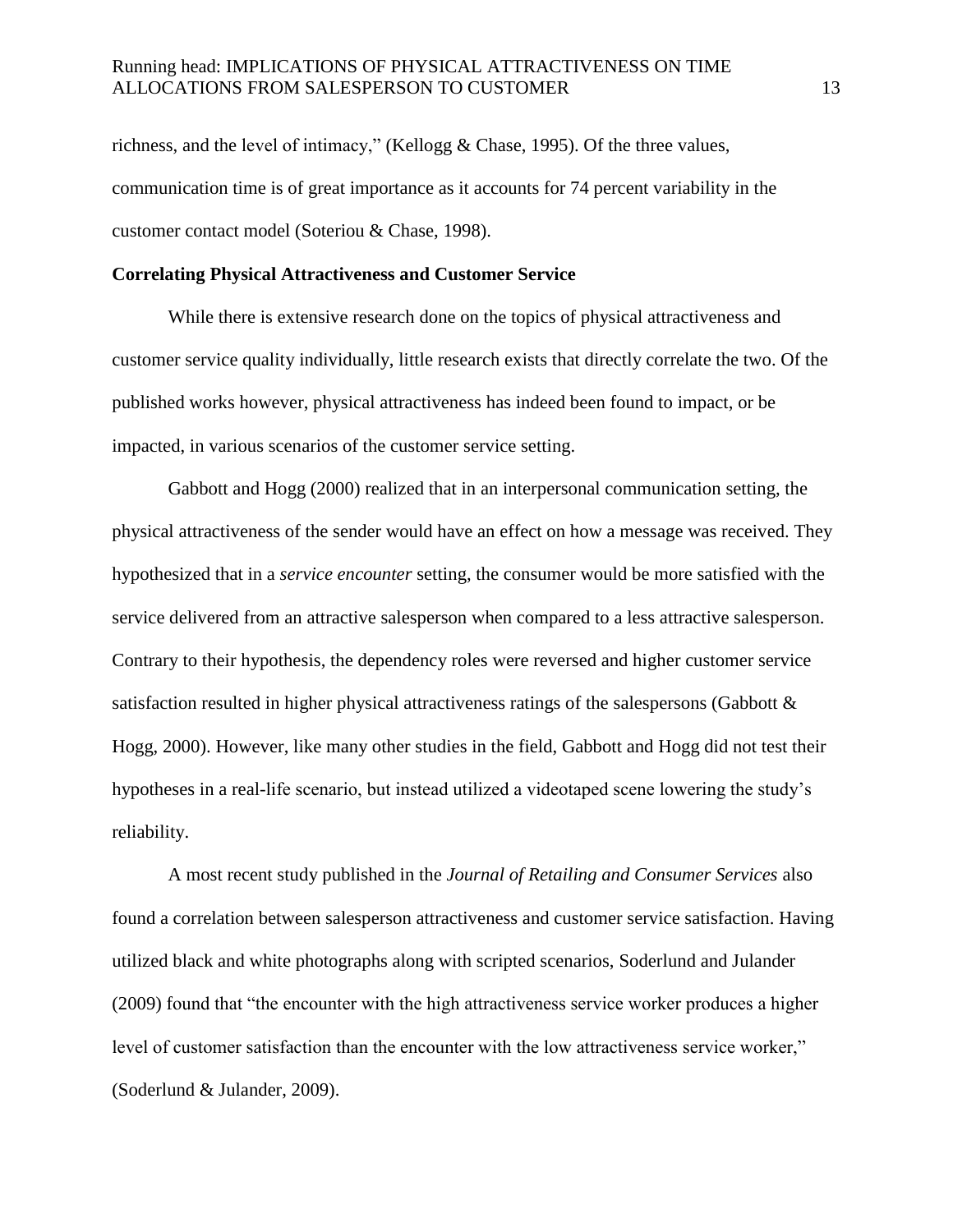Varying levels of physical attractiveness have shown an impact not only on service quality, but on overall salesperson performance. A 1999 study surveyed 339 pharmacists who had all been called on multiple times in the past by the same four pharmaceutical sales representatives. The researchers chose to utilize pharmacists and pharmaceutical sales representatives because of ease of data collection on pharmaceutical sales from registered pharmacists. The pharmacists were asked to evaluate each sales representative on 21 different dimensions, including attractiveness. In this case, the level of physical attractiveness of the representative had a significant impact on the representative's sales; however, the significance of the impact diminished as the length of the sales representative-pharmacist relationship increased (Ahearne et al., 1999). This study was the first to employ data from actual sales setting.

Also drawing from real-life scenarios, Kim and Lennon (2005) published a study that investigated the interactions between customer and salesperson with respects to customer dress. Observing what happened in three large-sized clothing specialty stores, the researchers aimed to discover if well-dressed customers received friendlier service than poorly-dressed customers and if well-dressed customers were served more promptly than poorly-dressed customers. The "dress" of customers was determined on the following components: attractiveness of clothing, fashionability of clothing, formality of clothing, femininity of clothing, overall grooming, hair grooming, make-up, fabric quality, accessory quality, and purse quality (Kim & Lennon, 2005). It is important to note the components of *overall grooming*, *hair grooming*, and *make-up*, as these factors play a large role in the overall level of physical attractiveness of the customer face—the variable characteristic in the study at hand. After observing 90 customer-salesperson interactions, the investigators concluded that friendliness of service and promptness of service were indeed affected by customer dress (Kim & Lennon, 2005). The duo also concluded that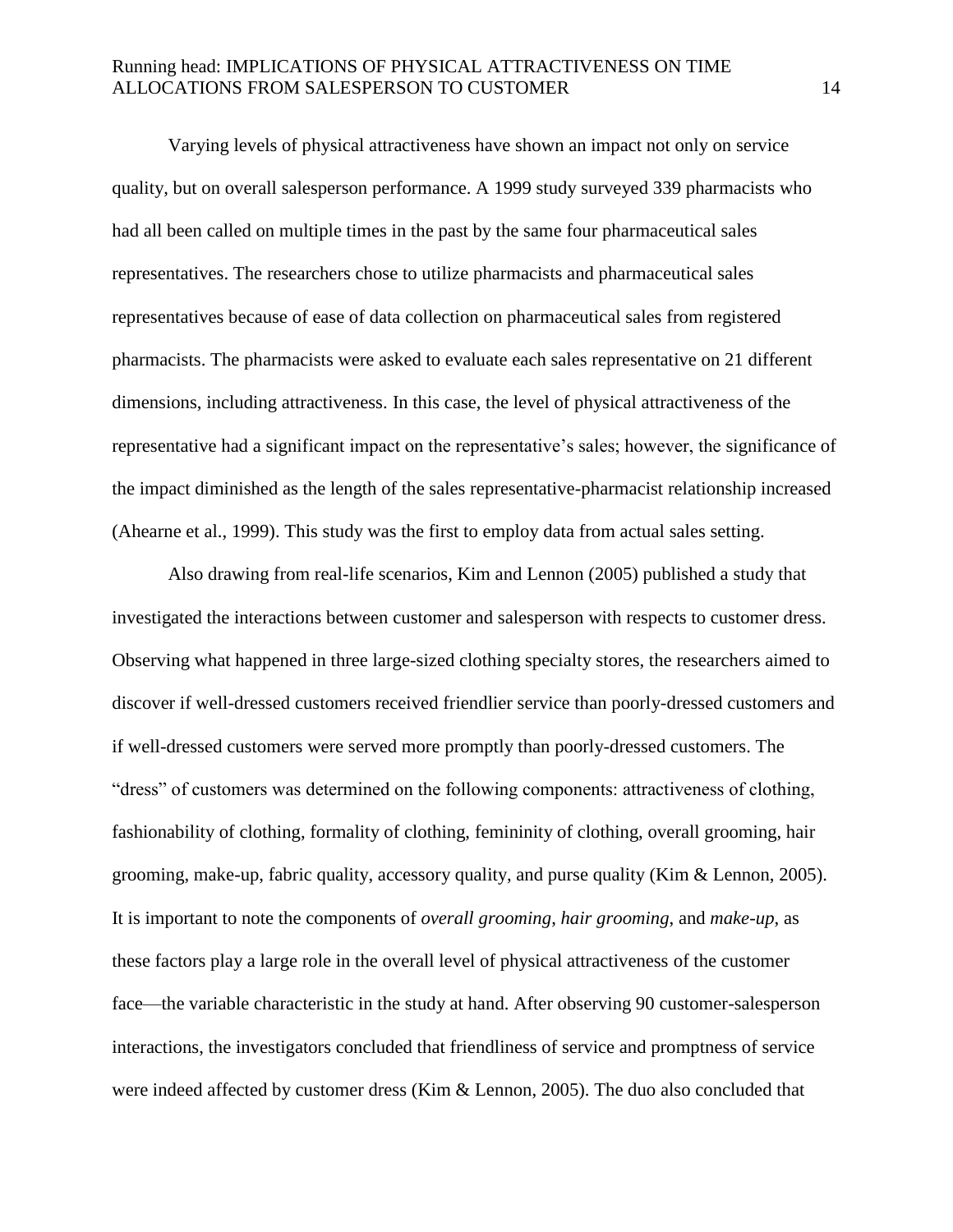*well-groomed hair*, although minimal, was a contributing factor to variances in promptness of service (Kim & Lennon, 2005).

A study testing a similar connection of the affect customer appearance has on customer service was published in 2005 in the *Journal of Retailing and Consumer Services*. V. Ann Paulins of Ohio University suggested that customer appearance through *dress* may influence the level of customer service in retail store settings. The hypothesis was tested using 163 female subjects who each chose a store of familiarity and visited that store three times over an eight week period. Before entering a store, the subjects completed a modified SERVQUAL questionnaire expressing her expectations of the store's customer service quality. Subjects were then instructed to vary their appearance through dressing in "college student" attire, business professional attire, and in an unkempt fashion for each respective visit. Following each visit, the subject completed the same modified SERVQUAL questionnaire expressing her actual experience of customer service quality from the store. Paulins found that customer dress did indeed affect customer service quality, in fact, "the less professionally customers dressed, the lower the level of customer service they received," (Paulins, 2005).

#### **Methodology**

A pilot study was performed prior to the field study portion of the research. In the pilot study, photographs of female volunteer stimulus persons were ranked according to level of physical attractiveness. Based on the pilot study attractiveness ratings, three female volunteer stimulus persons were asked to participate in a field study led by the principal investigator. Only females were utilized because shopping is a sex-role activity dominated by females (Buttle, 1992). It was imperative to separate the study by gender because Hamermesh and Biddle (1994) explain that attractiveness is rated differently by gender (Hamermesh & Biddle, 1994). College-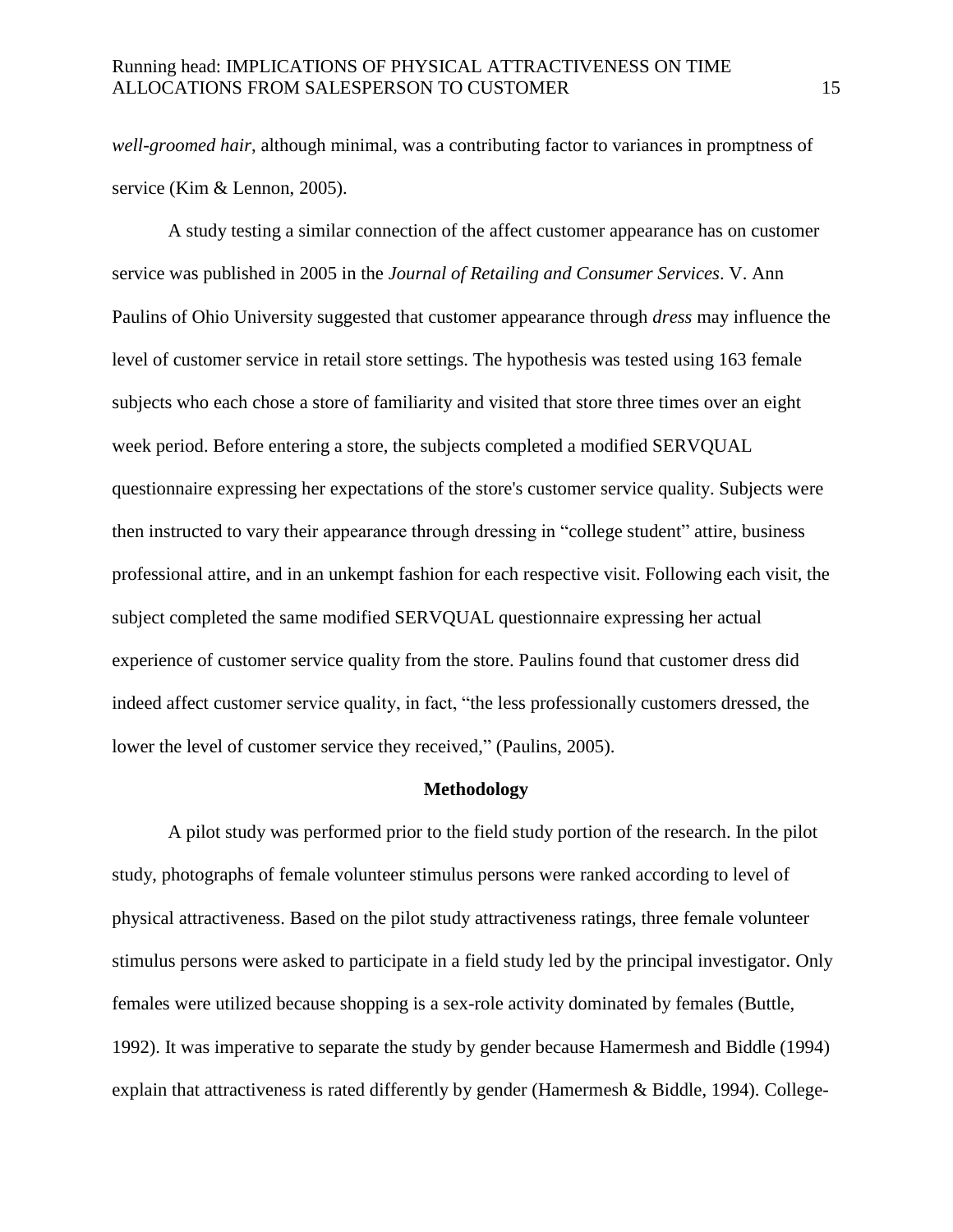aged students were used in the pilot study as well as the field study because of ease of access. Furthermore, the retail locations were chosen because they are frequented by college-aged females and the locations were easily accessible. In the pilot study, a total of 208 college students from the University of Northern Iowa (98 males, 98 females, and 12 respondents not indicating gender) rated nine female stimulus photographs according to level of physical attractiveness. The mean average age of the respondents was 19.5 years and the median average age of the respondents was 19 years.

#### **Female Stimulus Photographs**

A Facebook Event was created by the principal investigator asking for volunteers for a study. The volunteers had to fit the following criterion in order to be considered for the study: ages 19-24, height within 5'3" and 5'5", between 110 and 150 pounds, and a current University of Northern Iowa student. The qualification specifications were determined based on average height and weight data from the National Health Statistics Reports published in 2008.

The first nine females to volunteer in response to the invitation were selected as the female stimulus persons. The invitation described the purpose of the research as well as any potential harms and benefits the volunteers would receive from participation. Each female volunteer was informed that her photograph would be taken and ranked by college students. For her photograph, each volunteer was instructed to dress in a fashion in which would be typical attire for shopping in the mall (jeans and a nice shirt). The females were also instructed to perform their own everyday makeup routine. Each female volunteer signed a consent form which indicated that she was fully aware of how her photograph would be utilized for the study. The nine female stimulus head-shot photographs were taken by the principal investigator.

#### **The Survey Instrument**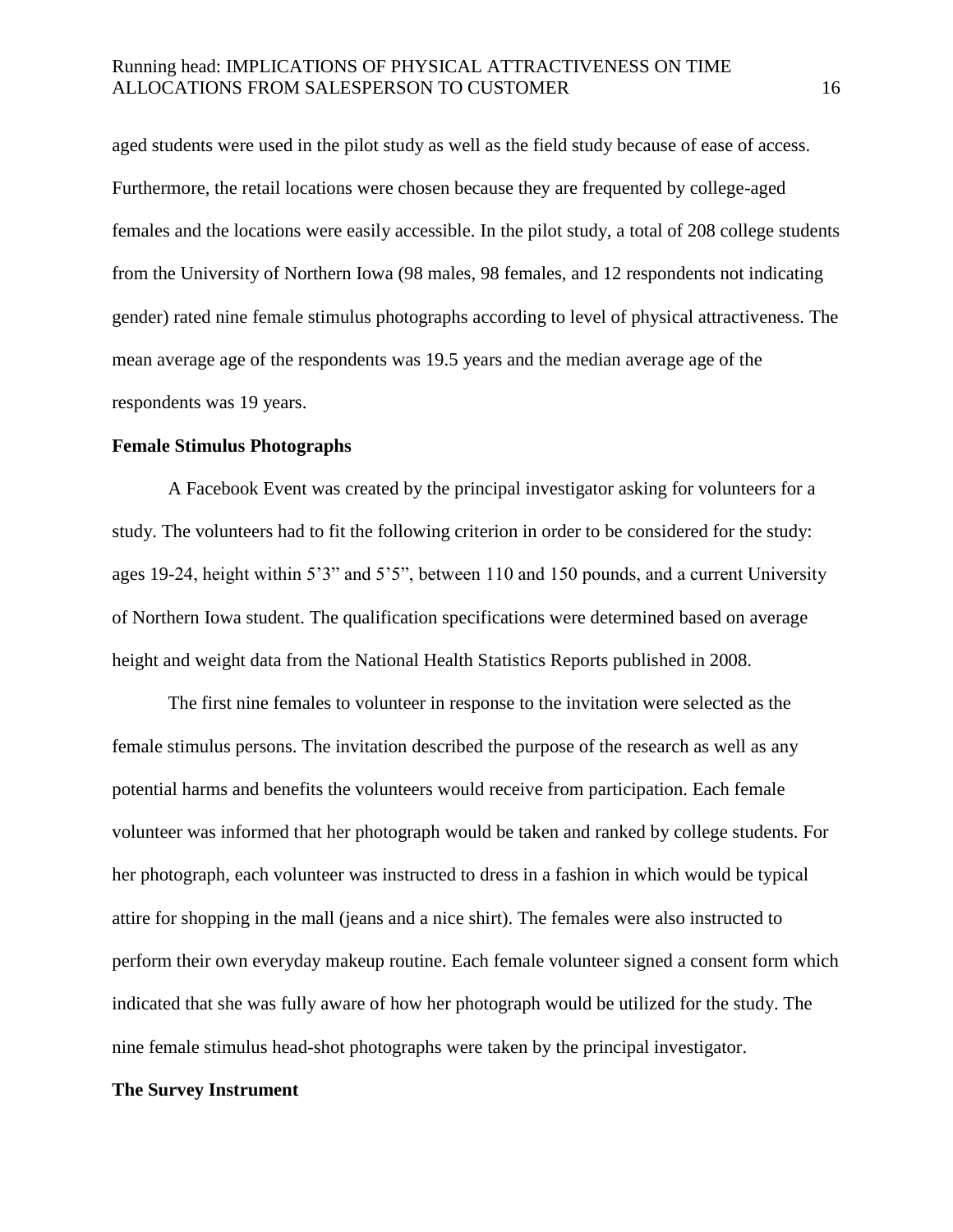The survey (see page 29) was distributed to two large lecture classes in the humanities area of study. The classes contained both males and females, freshmen through senior status. The instrument was completed by the participants while a PowerPoint presentation with the female stimulus photographs was shown at the front of the classroom. Each slide of the PowerPoint presentation contained a full-color image of one female stimulus mounted onto a white background as found in the methodology of Hamermesh and Biddle's 1998 empirical study on lawyers. To eliminate any investigator bias, the order of the female stimulus photographs was chosen at random. To further eliminate bias, the order of the female stimulus photographs was reversed when the survey was distributed to the second lecture class. The environment for ranking the photographs was consistent as the rankings were performed on the same day, in the same classroom, and only one hour apart. The survey instrument gave a brief explanation of the purpose of the study, while the principal investigator read off the same script for each class, instructing the participants in how to properly complete the survey instrument. The survey listed numbers one through nine, each followed by a nine point Likert-type scale, ranging from 1 (unattractive) to 9 (very attractive), where the participants were instructed to mark (via an X, circle, or a simple line) where he or she ranked the physical attractiveness of the female stimulus photograph. The survey also contained two demographic questions (gender and age) for running correlation tests in SPSS. Once completed, the surveys were gathered by the principal investigator, sealed in an envelope, and brought to an adviser for SPSS input.

#### **The Field Study**

From the survey results three female stimulus participants were asked to continue with the second part of the study in the field: the female stimulus with the lowest average attractiveness score, the female stimulus with the highest average attractiveness score, and the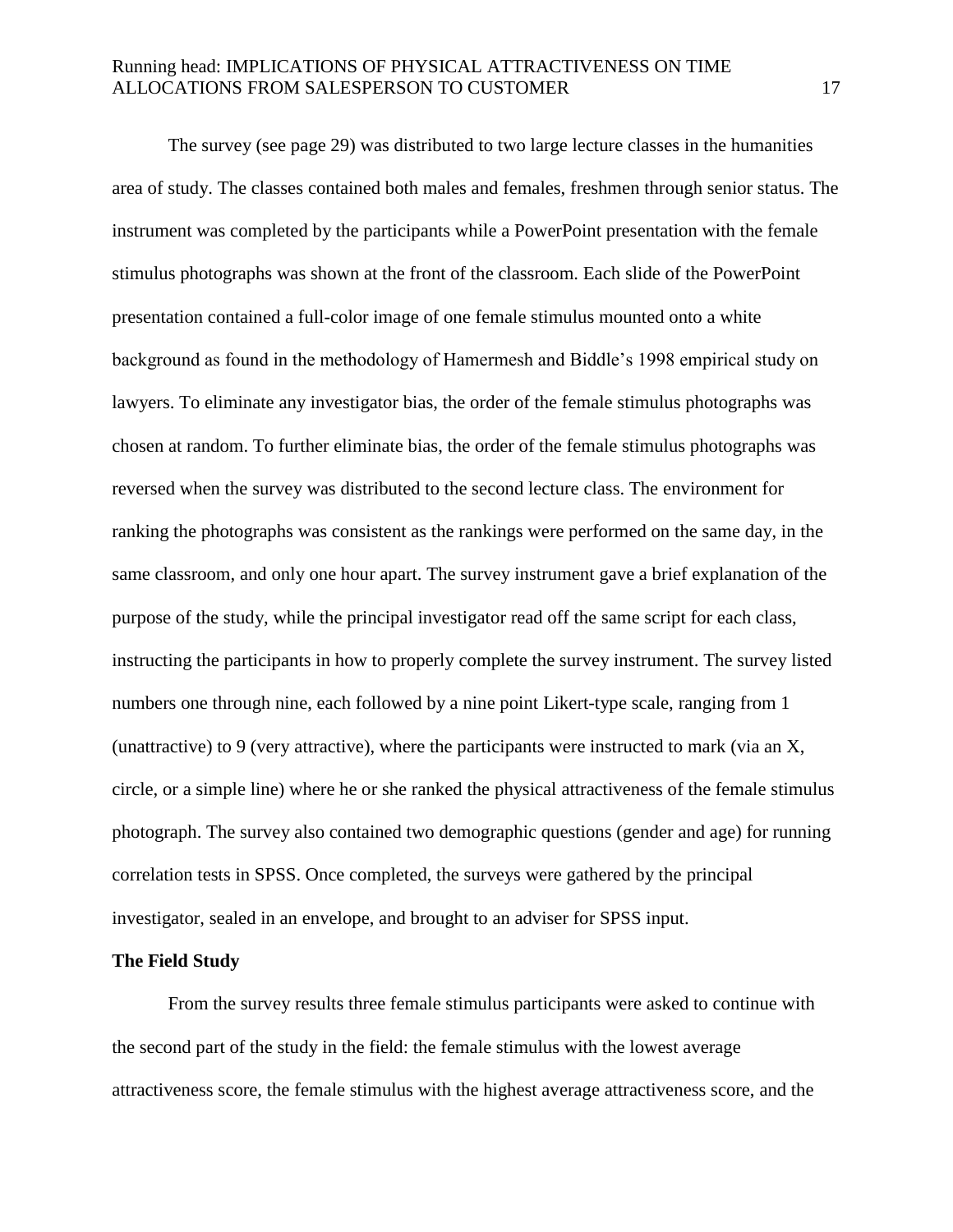female stimulus with the median average attractiveness score. The three female stimulus persons participated in the field study voluntarily, and were awarded a cash gift in the amount of \$30 USD. The field study was performed in 30 retail locations in Waterloo, Iowa and Cedar Falls, Iowa where college-aged females would normally shop. The principal investigator observed as the female stimulus persons visited each shopping venue as if she were actually browsing the merchandise for purchase. In order to test the physical attractiveness variable of each female stimulus, the female stimulus persons entered the store alone. To eliminate a comparative bias, the order in which the female stimulus persons entered the retail store rotated. The female stimulus persons measured the amount of time it took the salesperson to make an initial verbal greeting. A cell phone stop watch was used by one female stimulus person and a running watch was used by the other two female stimulus persons. The timing devices were operated by the female stimulus persons. The principal investigator recorded the data collected on-site.

#### **Data Analysis and Results**

#### **Analysis and Results of the Survey Instrument**

The mean physical attractiveness rating was calculated for each female stimulus photograph by averaging across the evaluations provided by the survey participants. For confidentiality purposes, the principal investigator was not involved in entering the data and was not permitted to know the results of the survey until the female stimulus photographs were codified and the field study portion of the research complete. The difference in mean averages of physical attractiveness ratings between the highest-rated female stimulus photograph and lowestrated female stimulus photograph was statistically significant (t(205)=26.59, p< .00001). If there was a difference in how males rated the female stimulus photographs versus how the females ranked the female stimulus photographs, in every case, women ranked the stimulus photographs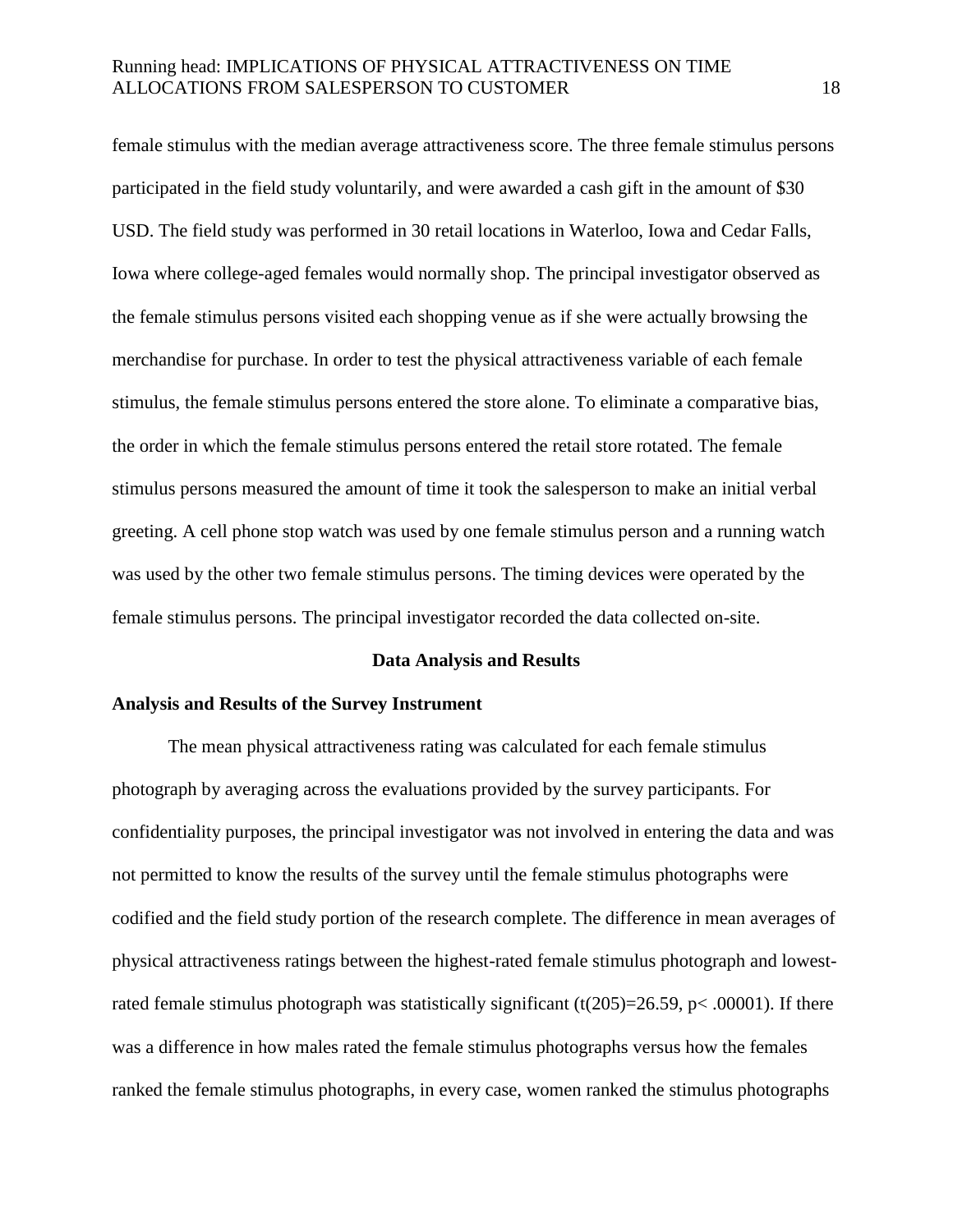more attractive than did males. There was no correlation in age of survey participant and rating of physical attractiveness.

#### **Analysis and Results of the Field Study**

Table 2 shows the number of occurrences (counts) and overall percentages from the 30 retail locations that each female stimulus (ranked medium attractiveness, low attractiveness, and high attractiveness) waited the least (1.00), second most (2.00), and longest (3.00) amount of time to receive verbal interaction from the salesperson.

*Table 2*

|       |        |                   |        | TimeRank |        |        |
|-------|--------|-------------------|--------|----------|--------|--------|
|       |        |                   | 1.00   | 2.00     | 3.00   | Total  |
| Pic   | Median | Count             | 9      | 10       | 11     | 30     |
|       |        | % within Pic      | 30.0%  | 33.3%    | 36.7%  | 100.0% |
|       |        | % within TimeRank | 30.0%  | 33.3%    | 36.7%  | 33.3%  |
|       |        | % of Total        | 10.0%  | 11.1%    | 12.2%  | 33.3%  |
|       | Low    | Count             | 15     | 9        | 6      | 30     |
|       |        | % within Pic      | 50.0%  | 30.0%    | 20.0%  | 100.0% |
|       |        | % within TimeRank | 50.0%  | 30.0%    | 20.0%  | 33.3%  |
|       |        | % of Total        | 16.7%  | 10.0%    | 6.7%   | 33.3%  |
|       | High   | Count             | 6      | 11       | 13     | 30     |
|       |        | % within Pic      | 20.0%  | 36.7%    | 43.3%  | 100.0% |
|       |        | % within TimeRank | 20.0%  | 36.7%    | 43.3%  | 33.3%  |
|       |        | % of Total        | 6.7%   | 12.2%    | 14.4%  | 33.3%  |
| Total |        | Count             | 30     | 30       | 30     | 90     |
|       |        | % within Pic      | 33.3%  | 33.3%    | 33.3%  | 100.0% |
|       |        | % within TimeRank | 100.0% | 100.0%   | 100.0% | 100.0% |
|       |        | % of Total        | 33.3%  | 33.3%    | 33.3%  | 100.0% |

#### **Pic \* TimeRank Crosstabulation**

Columns 1.00 and 3.00 under the "TimeRank" heading are the most relevant sets of data as they represent which female stimulus received the most prompt service and which female stimulus received the least prompt service, respectively. Of the 30 scenarios at the retail locations, the low-attractive female stimulus person received the most prompt service 15 times, or 50 percent of the time. The high-attractive female stimulus received the most prompt service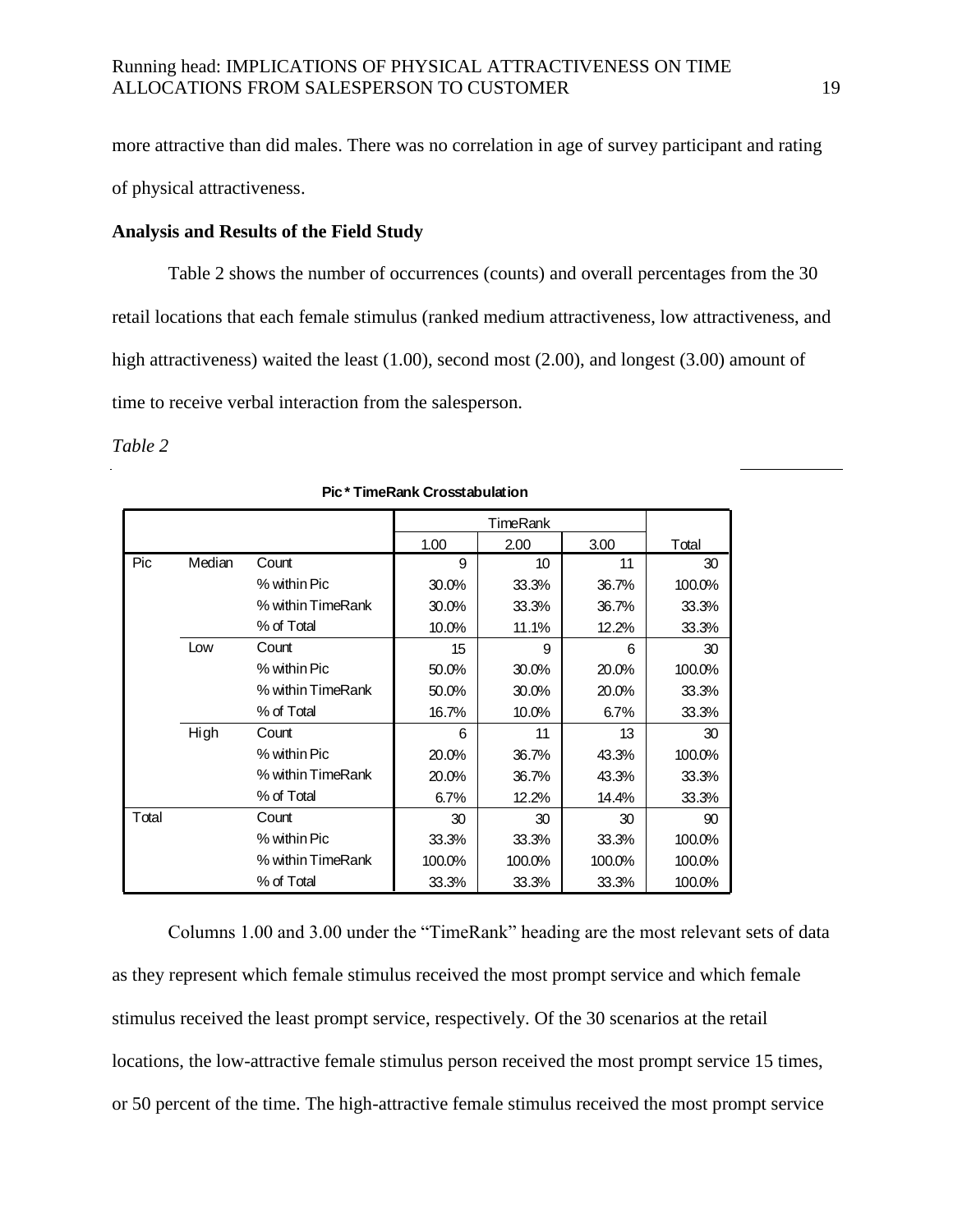in only six of the 30 scenarios. Similarly, the high-attractive female stimulus received the least prompt service in 13 out of the 30 scenarios, a greater occurrence than any of the other two female stimuli. The differences, however, were not statistically significant ( $\chi^2$ =7.00, df=4,  $p=0.136$ ).

Table 3 shows the actual "time to be waited on" in terms of seconds. The person with the highest attractiveness took the longest to be served and the median person was waited on in the least time. Again, the difference did not reach the traditional level of statistical significance  $(F(2,72)=2.99, p=.057)$ .

*Table 3*

Time

#### **Descriptives**

| .      |    |         |                |            |                                     |             |         |         |
|--------|----|---------|----------------|------------|-------------------------------------|-------------|---------|---------|
|        |    |         |                |            | 95% Confidence Interval for<br>Mean |             |         |         |
|        | N  | Mean    | Std. Deviation | Std. Error | Lower Bound                         | Upper Bound | Minimum | Maximum |
| Median | 20 | 21.1000 | 25.20359       | 5.63569    | 9.3044                              | 32.8956     | .90     | 96.00   |
| Low    | 29 | 32.1966 | 39.98793       | 7.42557    | 16.9860                             | 47.4071     | .30     | 153.60  |
| High   | 26 | 69.7788 | 113.73784      | 22.30583   | 23.8391                             | 115.7186    | .30     | 495.10  |
| Total  | 75 | 42.2660 | 74.60082       | 8.61416    | 25.1019                             | 59.4301     | .30     | 495.10  |

#### **Discussion**

The results of the study did not support the initial hypothesis. In fact, the female stimulus with the low physical attractiveness rating received more prompt service than both the mediumattractive female stimulus and the high-attractive female stimulus. Additionally, the female stimulus with the high-physical attractiveness rating received the least prompt service more often than the medium-attractive stimulus, who received a least prompt service more often than the low-attractive female stimulus.

The results are completely counter-intuitive from what was predicted based on existing research; however, several factors may suggest partial explanations for the results. The majority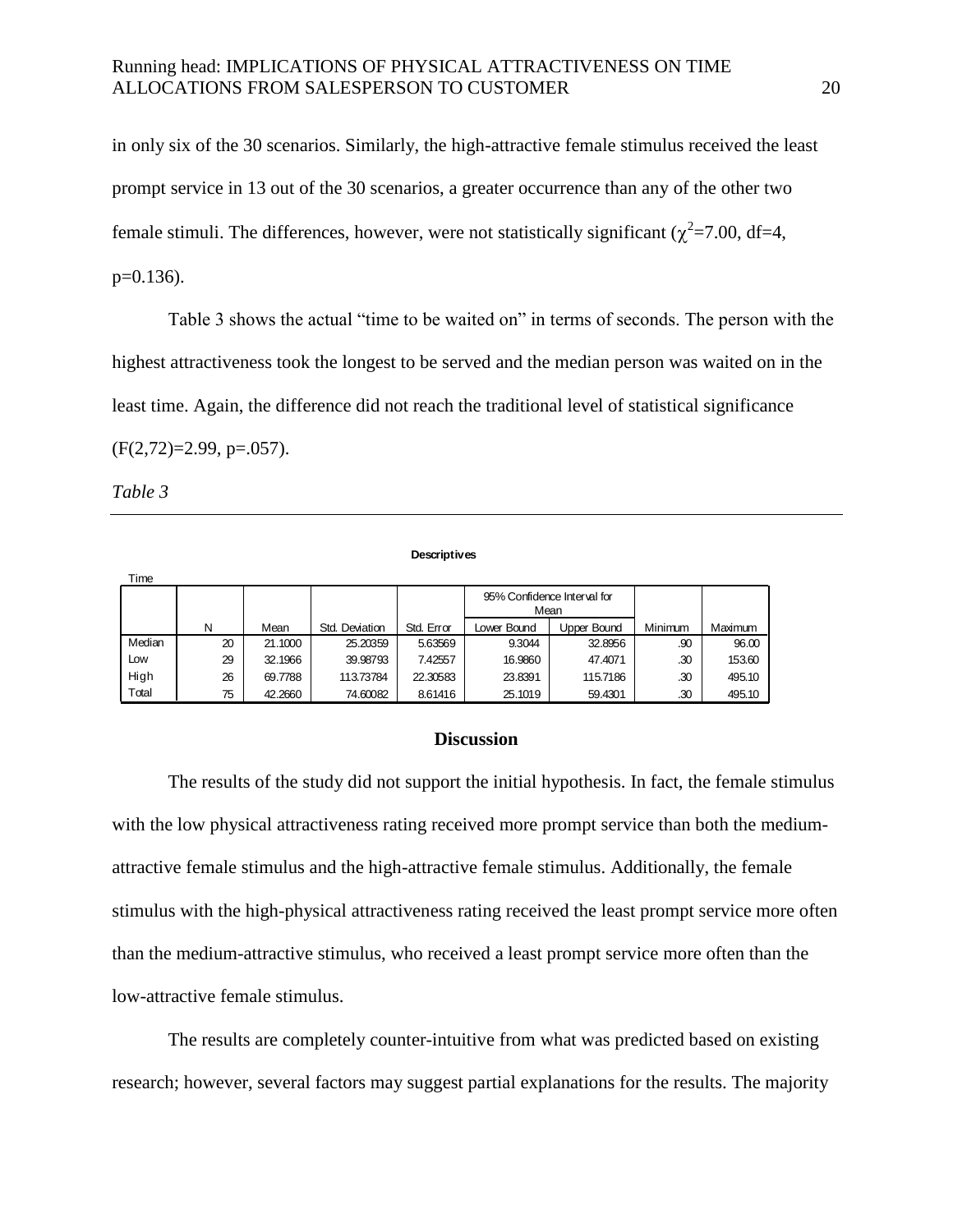of existing research is based only upon photographs and hypothetical scenarios. Saying you will do something and actually following through with the action are two different things. If the study had not included "live" female stimulus persons, but instead presented the salespersons with three different photographs and asked, "Which customer would you serve first?" the results may have been drastically different.

The self-image of the salesperson will have an affect on how he or she interacts with the customer as well. A more attractive salesperson may have no trouble speaking to an attractive customer; however, a less attractive salesperson might be intimidated, nervous, or even scared to talk to an attractive customer. Furthermore, the gender of the salesperson may have an affect on how he or she interacts with the customer. A male salesperson might show more attention to female customers than might a female salesperson.

Another factor that is difficult to control for but may play a large role in interaction between the salesperson and the customer is the personality and confidence level of the customer. A bright and peppy customer will likely demand more and possibly quicker attention from the salesperson than would a quiet, somber individual.

#### **Implications**

#### **Managerial Implications**

Business strategists have determined that management of customer service quality can become a competitive advantage for a business (Jones, 2000). The competitive advantage is realized through the outcome of the chain reaction stemming from customer service quality. To state it blatantly, "service matters: good service keeps customers coming back; poor service loses customers, even previously loyal ones," (Becker and Wellins, 1990).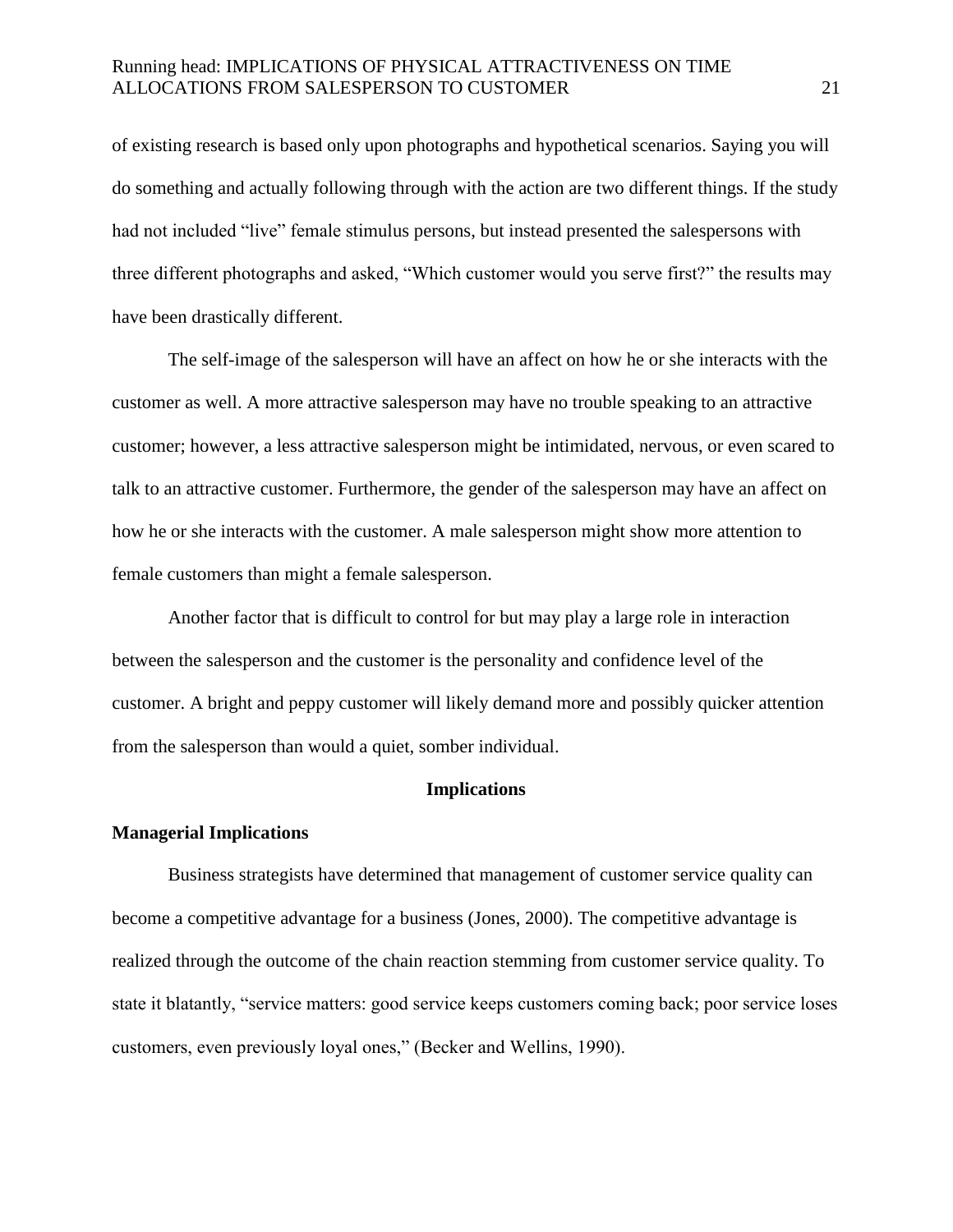The managerial implications derived from the results of the present study suggest that more attractive females do not realize a premium in customer service quality in terms of time allocation because of their level of attractiveness. Additionally, less attractive females do not realize lower qualities of customer service in terms of time allocation because of their level of attractiveness. The results show an uneven distribution in promptness of service when the attractiveness variable is considered; less attractive females were served more promptly than more attractive females. The study results do not claim however, that more attractive females are lost customers due to a lower quality of customer service. Management can implement training or increase salesperson awareness of the uneven distribution of prompt service. Every customer entering a business should receive similar service from the salesperson; ideally the service would be of good quality as opposed to poor.

#### **Limitations and Recommendations**

The present study includes a number of limitations that may have an effect on the outcome; therefore, changes in the methodology are recommended in further explorations. In the recruitment process of the female stimulus volunteers, it was assumed that the volunteers met the requirements of weight, height, and age; no measurements were recorded. Upon photographing the female stimulus volunteers, it was instinctive for that the females to smile for the photograph. This should have been controlled for because smiles may result in higher physical attractiveness ratings (Cunningham, 1986). Furthermore, the female stimulus persons did not necessarily smile during the field study upon entering the retail stores which could have potentially affected the salesperson's judgment on the level of physical attractiveness of the female stimulus.

Another limitation became evident in the initial stages of the field study. It was recognized early that the principal investigator could not attain quality data on the service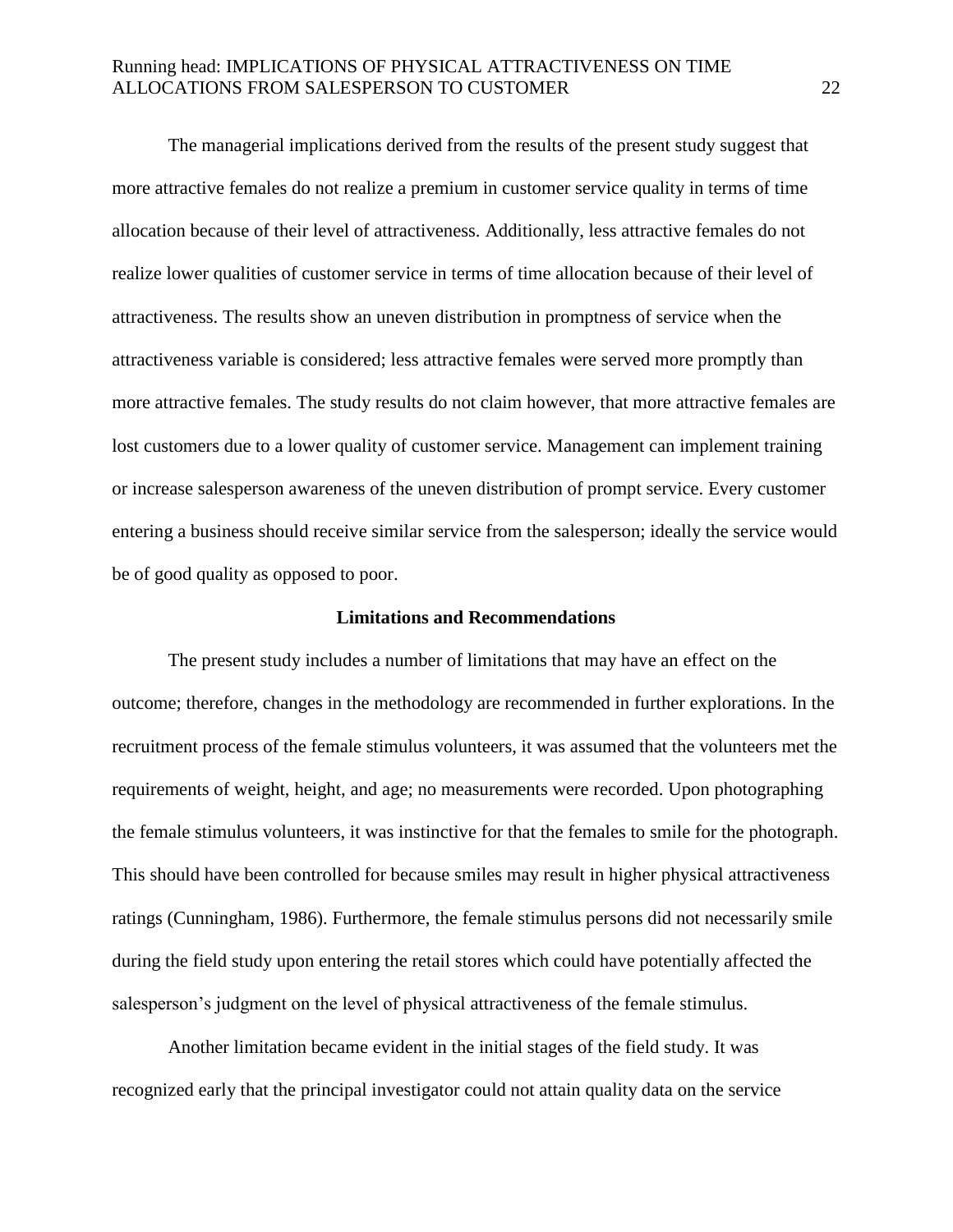encounter and time allocations from salesperson to the female stimulus person. A revision in the field study methodology was immediately implemented, and the female stimulus person was instructed to operate the timing device with little to no supervision from the principal investigator. This could have resulted in skewed data due to human error and inconsistencies. Furthermore, this abrupt change in methodology reshaped the quantitative objective of time allocation. While maintaining a measurement on time, the female stimulus persons measured the amount of time that had passed before the salesperson initiated a verbal communication with the female stimulus person.

Also during the field study, a data-collection opportunity was missed. It is recommended that future studies record demographic data on the salesperson as variances in these categories will likely affect how the salesperson rates the physical attractiveness of the female stimulus person. Past research shows that age and gender have an affect on attractiveness ratings (Cunningham, 1986; Jonason, 2009). Overall, males will rank female stimulus persons higher than females will rank the same female stimulus persons (Jonason, 2009). In addition, data could be collected on the number of salespersons in the store as well as the number of customers in the store. A variance in these factors may result in a variance in the time it takes a salesperson to interact with the customer.

Finally, the study was performed in one medium-sized city in Iowa. This may not be representative for the entire state of Iowa, much less the entire American population. Further research should be performed by replicating the study in the Midwest, in another region, or possibly in another country.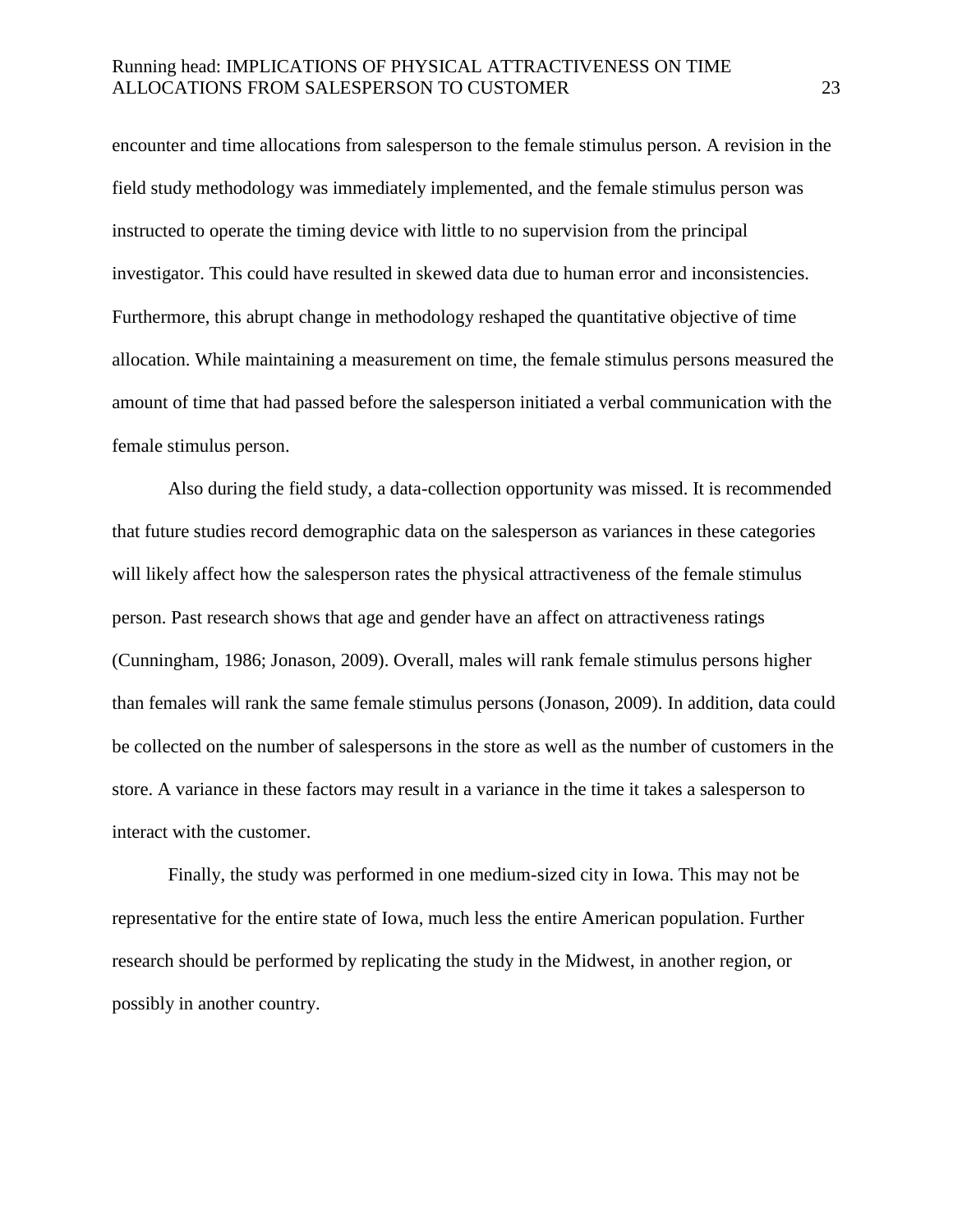#### **References**

- Ahearne, M., Gruen, T., & Jarvis, C. (1999). If looks could sell: Moderation and mediation of the attractiveness effect on salesperson performance. *International Journal of Research in Marketing*. *16.* 269-284.
- Aronson, E. (1969). Some antecedents of interpersonal attraction. *Nebraska Symposium on Motivation*. *17.* 143-177.
- Becker, W.S., & Wellins, R.S. (1990). Customer-service perceptions and reality. *Training and Development Journal*. *44*. 49-51.
- Budge, H.S. (1981). Dimensions of physical attractiveness: How others see us. Unpublished doctoral dissertation, University of Utah, Salt Lake City.
- Buss D.M., and Schmitt, D.P. (1993). Sexual strategies theory: an evolutionary perspective on human mating. *Psychological Review*. *100*. 204-232.
- Buttle, F. (1992). Shopping motives constructionist perspective. *The Service Industries Journal*. *12*. 349-367.
- Cunningham, M.R. (1986). Measuring the physical attractiveness: Quasi-experiments on the sociobiology of female facial beauty. *Journal of Personality and Social Psychology*. *50*. 925-935.
- Dabholkar, P.A., Thorpe, D.I., & Rentz, J.O. (1996). A measure of service quality for retail stores: scale development and validation. *Academy of Marketing Science Journal, 24.* 3- 16.
- Dion, K., Berscheid, E. & Walster, E. (1972). What is beautiful is good. *Journal of Personality and Social Psychology*. *24*. 285-290.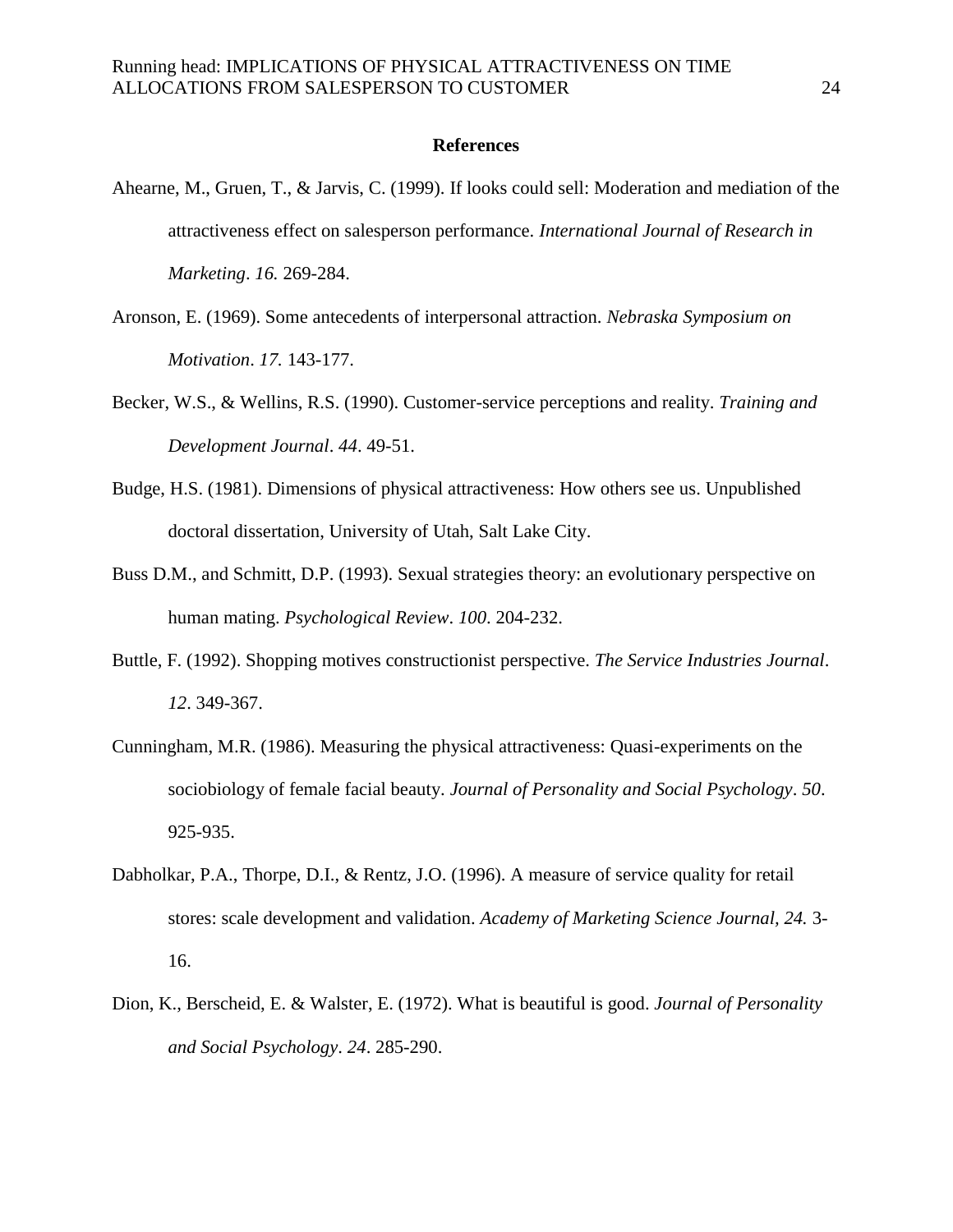- Dotson, M., Patton, W. (1992). Consumer perceptions of department store service: a lesson for retailers. *The Journal of Services Marketing*. *6*. 15-29.
- Gabbott, M. & Hogg, G. (2000). An empirical investigation of the impact of non-verbal communication on service evaluation. *European Journal of Marketing*. *34*. 384-398.
- Gagliano, K.B., & Hathcote, J. (1994). Customer expectations and perceptions of service quality in retail apparel specialty stores. *Journal of Services Marketing*. *8*. 60-69.
- Hamermesh, D.S. & Biddle, J.E. (1994). Beauty and the labor market. *The American Economic Review*. *84*. 1174-1194.
- Hamermesh, D.S. & Biddle, J.E. (1998). Beauty, productivity, and discrimination: lawyers' looks and lucre. *Journal of Labor Economics*. *16*. 172-201.
- Hamermesh, D.S. & Parker, A.M. (2005). Beauty in the classroom: instructors' pulchritude and putative pedagogical productivity. *Economics of Education Review*. *24*. 369-376.
- Harper, B. (2000). Beauty, stature and the labour market: a British cohort study. *Oxford Bulletin of Economics and Statistics*. *62*. 771-800.
- Jonason, P.K. (2000). The value of physical attractiveness in romantic partners: Modeling biological and social variables. *The Journal of Social Psychology*. 229-240.
- Jones, C.A. (2000). Extraordinary customer service management: the critical success factors. *Business Perspectives*. 26.
- Kellogg, D.L., Chase, R.B. (1995). Constructing an empirically derived measure for customer contact. *Management Science, 41*. 1734-1749.
- Kim, M., & Lennon, S.J. (2005). The effects of customers' dress on salesperson's service in large-sized clothing specialty stores. *Clothing and Textiles Research Journal*. *23*. 78-87.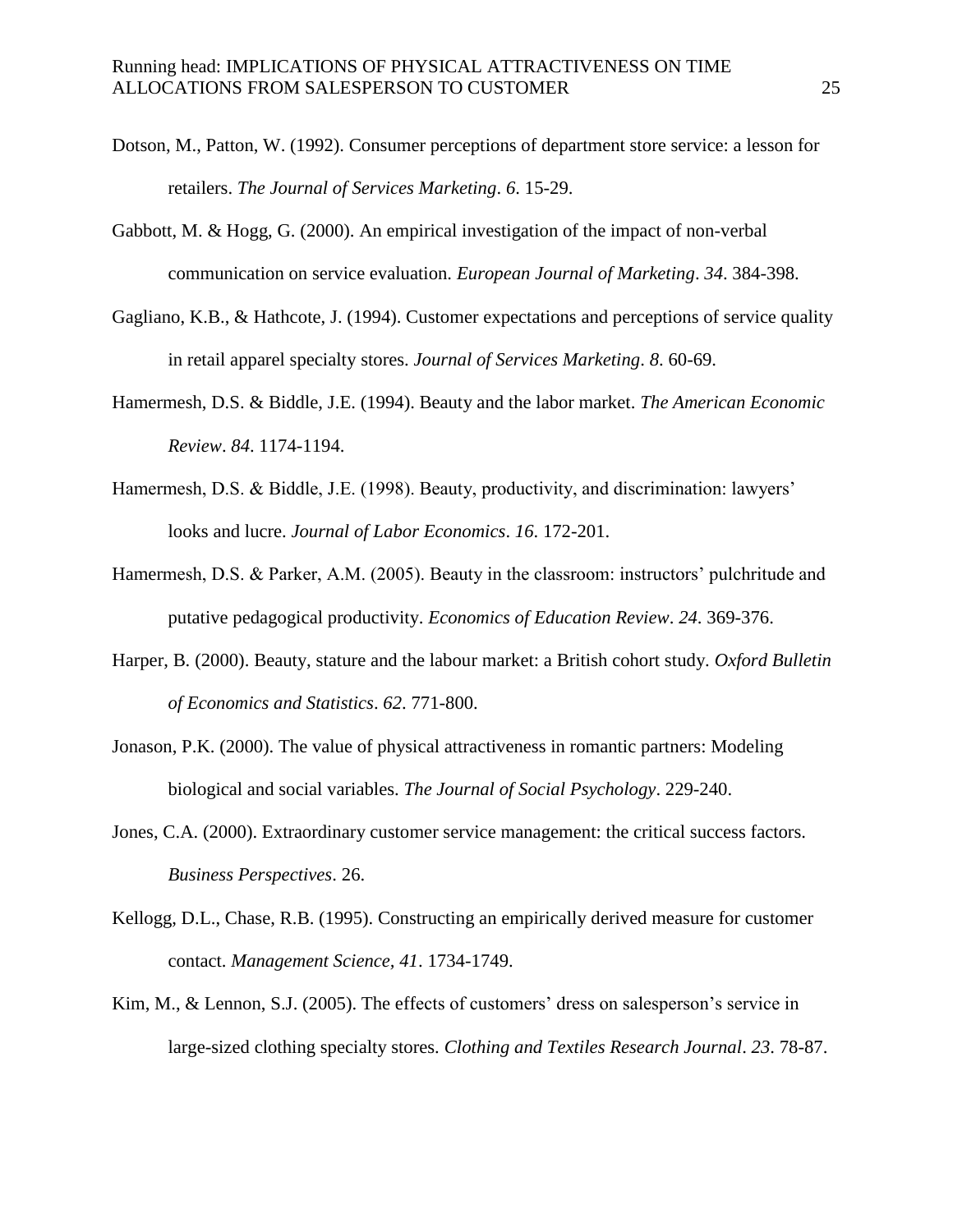- McDowell, M.A., Fryar, C.D., Ogden, C.L., & Flegal, K.M. (2008). Anthropometric reference data for children and adults: United States, 2003-2006. *National Health and Statistics Reports*. *10*. Retrieved from www.cdc.gov/nchs/data/nhsr/nhsr010.pdf
- Nicklin, J.M., & Roch, S.G. (2008). Biases influencing recommendation letter contents: Physical attractiveness and gender. *Journal of Applied Social Psychology*. *38*. 3053-3074.
- Onboard Informatics. (2010). *Cedar falls, iowa*. Retrieved from http://www.citydata.com/city/Cedar-Falls-Iowa.html
- Onboard Informatics. (2010). *Waterloo, iowa*. Retrieved from http://www.citydata.com/city/Waterloo-Iowa.html
- Parasuraman, A., Zeithaml, V.A., & Berry, L.L. (1985). A conceptual model of service quality and its implications for future research. *Journal of Marketing*. *49*. 41-50.
- Parasuraman, A., Zeithaml, V.A., & Berry, L.L. (1988). SERVQUAL: a multiple-item scale for measuring consumer perceptions of service quality. *Journal of Retailing*. *64*. 12-40.
- Parasuraman, A., Zeithaml, V.A., & Berry, L.L. (1991). Refinement and reassessment of the SERVQUAL scale. *Journal of Retailing*. *67*. 420-450.
- Patzer, G.L. (1985). *The Physical attractiveness phenomena*. New York City, New York: Plenum Press.
- Paulins, V.A. (2005). An analysis of customer service quality to college students as influenced by customer appearance through dress during the in-store shopping process. *Journal of Retailing and Consumer Services*. *12*. 345-355.
- Solomon, M.R., Surprenant, C., Czepiel, J.A., Gutman, E.G. (1985). A role theory perspective on dyadic interactions: the service encounter. *Journal of Marketing*, *49*. 99-111.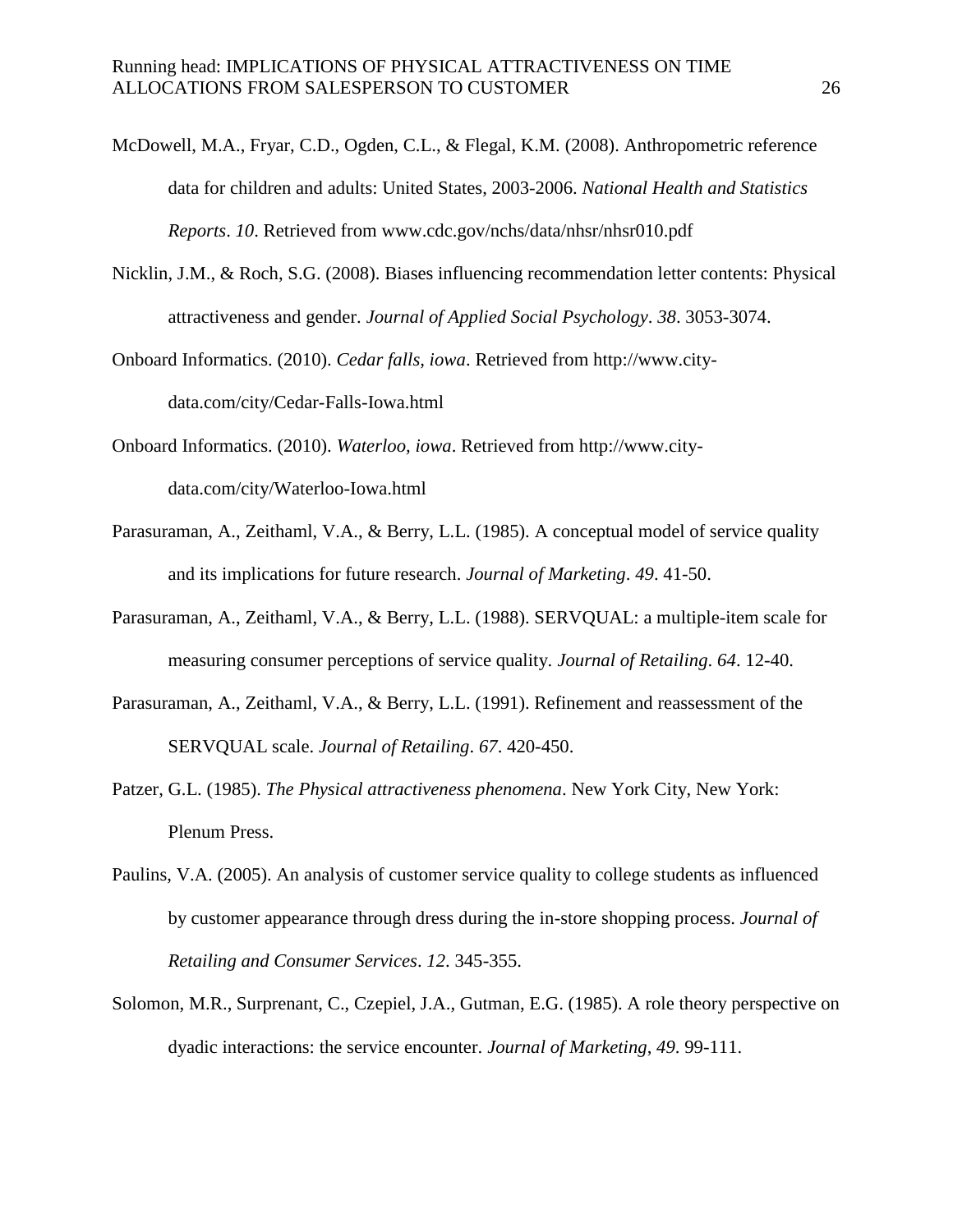- Soteriou, A.C., Chase, R.B. (1998). Linking the customer contact model to service quality. *Journal of Operations Management, 16*. 495-508.
- Soderlund, M. & Julander, C.R. (2009). Physical attractiveness of the service worker in the moment of truth and its effects on customer satisfaction. *Journal of Retailing and Consumer Services*. *16*. 216-226. doi:10.1016/j.jretconser.2008.11.008
- Stum, D.L. & Church, R.P. (1990). Hitting the long ball for the customer. *Training and Development Journal*. *44*. 44-48.
- Wade, T.J. (2000). Evolutionary theory and self-perception: Sex differences in body esteem predictors of self-perceived physical and sexual attractiveness and self-esteem. *International Journal of Psychology*. *35*. 36-45.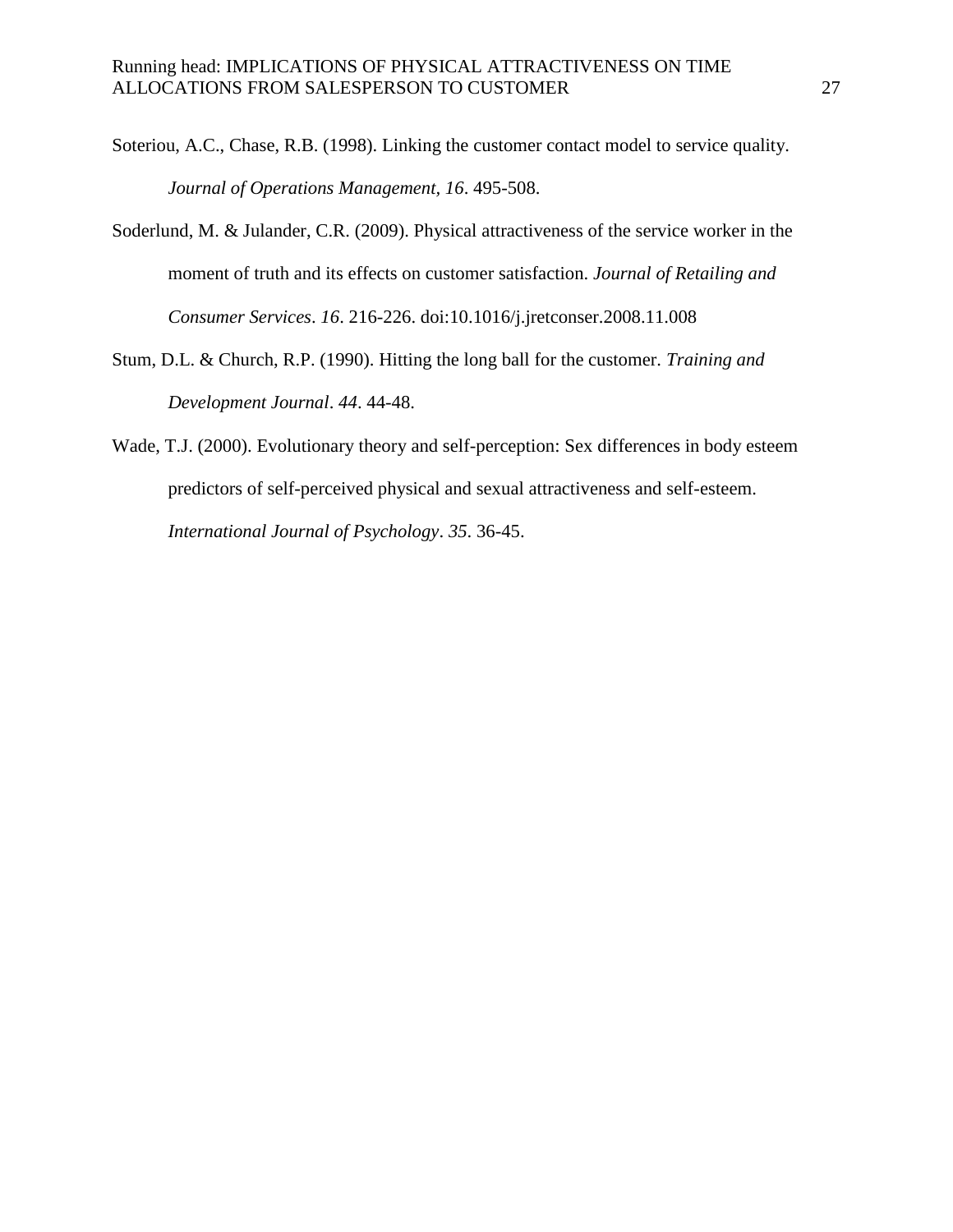The Survey Instrument

| <b>Physical Attractiveness Survey for</b><br><b>Undergraduate Research Study</b>                                                                                                                                                                                              |  |  |  |  |  |
|-------------------------------------------------------------------------------------------------------------------------------------------------------------------------------------------------------------------------------------------------------------------------------|--|--|--|--|--|
| Implications of Physical Attractiveness on Time Allocations from<br><b>Salesperson to Customer</b><br>Principal Investigator: Emily Prinsen                                                                                                                                   |  |  |  |  |  |
| You are invited to participate in a research project conducted through the<br>University of Northern Iowa. If you know any of the following individuals, you are<br>not permitted to participate.                                                                             |  |  |  |  |  |
| Please rank the photographs you see projected on the screen based on level of<br>physical attractiveness with 1 being unattractive and 9 being very attractive. Mark<br>your ranking on the number lines provided.<br>1-----2-----3-----4-----5-----6-----7-----8-----9<br>1. |  |  |  |  |  |
|                                                                                                                                                                                                                                                                               |  |  |  |  |  |
| 1-----2-----3-----4-----5-----6-----7-----8-----9<br>2.                                                                                                                                                                                                                       |  |  |  |  |  |
| 1-----2-----3-----4-----5-----6-----7-----8-----9<br>3.                                                                                                                                                                                                                       |  |  |  |  |  |
| 1-----2-----3-----4-----5-----6-----7-----8-----9<br>4.                                                                                                                                                                                                                       |  |  |  |  |  |
| $1$ -----2-----3-----4-----5-----6-----7-----8-----9<br>5.                                                                                                                                                                                                                    |  |  |  |  |  |
| $1$ -----2-----3-----4-----5-----6-----7-----8-----9<br>6.                                                                                                                                                                                                                    |  |  |  |  |  |
| $1$ -----2-----3-----4-----5-----6-----7-----8-----9<br>7.                                                                                                                                                                                                                    |  |  |  |  |  |
| $1$ -----2----3-----4-----5-----6-----7-----8-----9<br>8.                                                                                                                                                                                                                     |  |  |  |  |  |
| 1-----2-----3-----4-----5-----6-----7-----8-----9<br>9.                                                                                                                                                                                                                       |  |  |  |  |  |
| Demographics: Please list your age in years ______<br>Check one: Male $\Box$ Female $\Box$                                                                                                                                                                                    |  |  |  |  |  |
|                                                                                                                                                                                                                                                                               |  |  |  |  |  |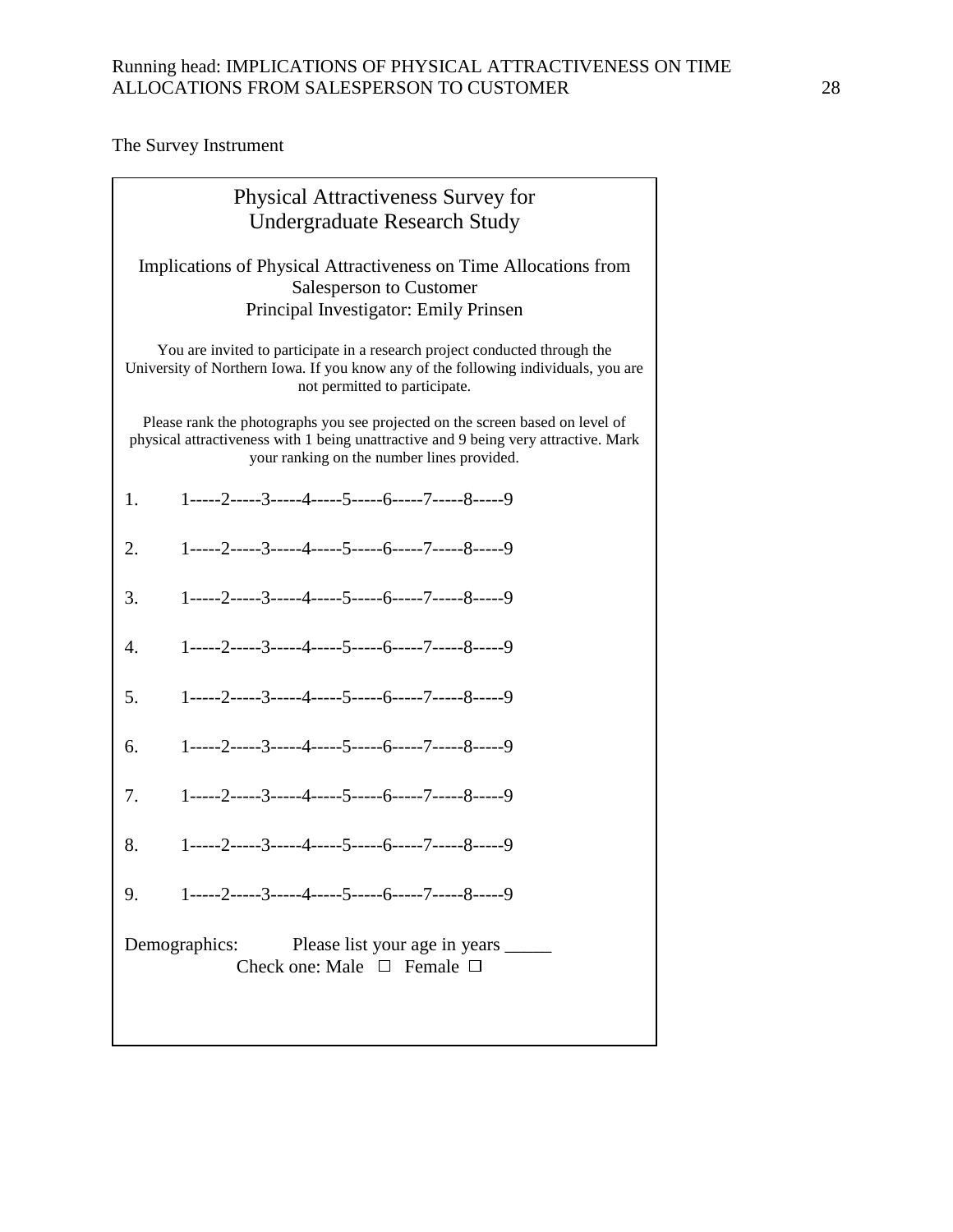# Survey Participant Script

Hello, my name is Emily Prinsen, and I am a senior marketing student at UNI. I am conducting a study that explores the relationship between physical attractiveness and customer service. The question I want to answer is: do more attractive people receive better customer service?

You are invited to participate in my project by completing this survey. The survey should take no longer than five minutes to complete and there are no foreseeable risks in participating.

The University requires you give consent to participate in the survey. To protect your anonymity, I have permission to waive your written consent, and by simply completing and returning the survey, you have given your consent to participate. Your participation is completely voluntary and will have no affect on your grade in this class.

The survey displays photographs of nine females. I would like you to fill out the survey, ranking each photograph from 1 through 9; with 1 being unattractive and 9 being very attractive. Thank you for your time and participation; if you have any further questions or would like more information, you can contact me at eprinsen@uni.edu.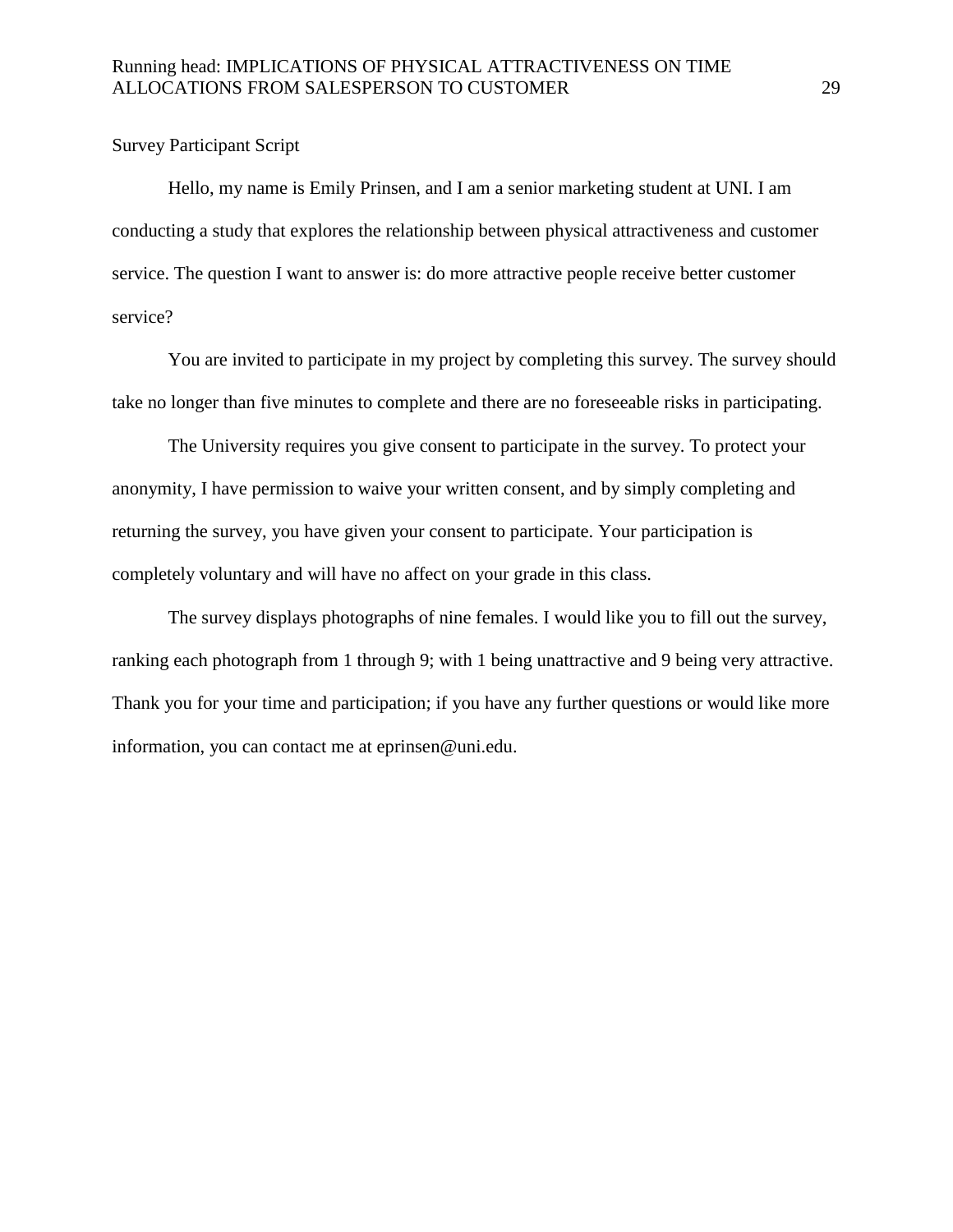Female Stimulus Volunteer Consent Form

# **Informed Consent for Undergraduate Research Study**

Implications of Physical Attractiveness on Time Allocations from Salesperson to Customer

Principal Investigator: Emily Prinsen

You are invited to participate in a research project conducted through the University of Northern Iowa. Signed consent is not required for the study; however, I personally like to receive written consent that you understand the study. The following information is provided to help you made an informed decision about whether or not to participate.

The purpose of the study is to determine if physically attractive people receive better customer service in terms of time allocation in comparison to people who are less physically attractive.

Three participants and a salesperson will be observed in a retail location. Times will be recorded on how long it takes the salesperson to engage the customer, how long the salesperson stays engaged with the customer, as well as a count on how many times the salesperson repeats engagement. Differences are intended to be found in the measurements based on the differing physical attractiveness (plain, average, attractive) of the three participants.

Prior to entering the store, the participants will be ranked on physical attractiveness by students at the University of Northern Iowa. There will be a pool of nine participants whose photograph will be taken and ranked. The participants will be unidentified in the ranking process, and the principal investigator will be unaware of which participants are deemed plain, average, and attractive. Only three of the nine original participants will complete the research to the end of the study.

The principal investigator will withhold disclosure of the results of the physical attractiveness ranking from the study participants to minimize any chance of psychological and emotional risk. However, the participant should be aware of those risks prior to consent. Students performing the ranking will be asked not to complete the ranking if they can identify the participant.

The participants selected to do the field study will receive a gift card in the amount of \$30 funded by the University of Northern Iowa College of Business Administration Undergraduate Research Program, or a cash equivalent.

Your participation is completely voluntary. You are free to withdraw from participation at any time or to choose not to participate at all, and by doing so, you will not be penalized or lose benefits to which you are otherwise entitled.